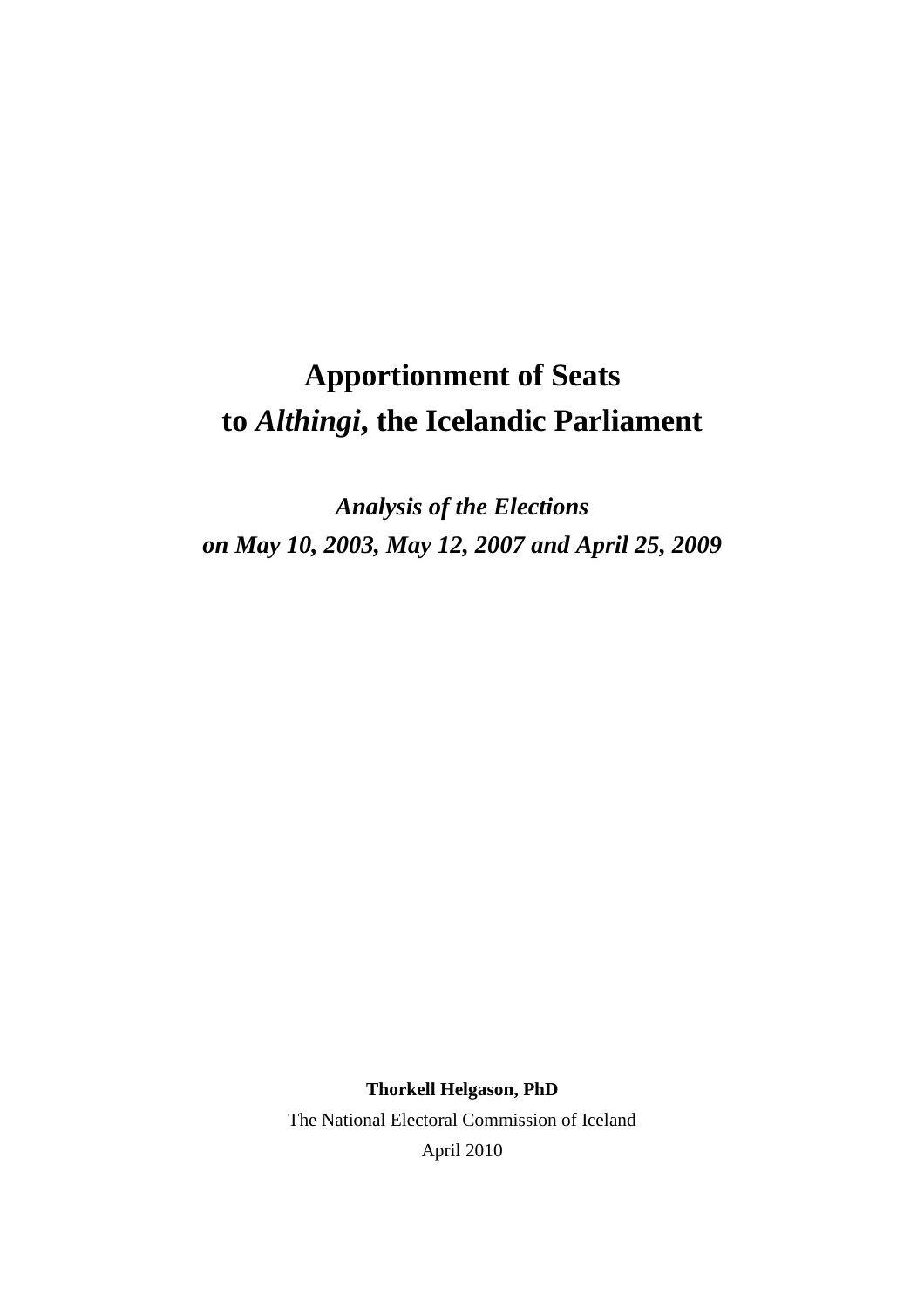## Contents

| 1.                              |                                                                                           |  |
|---------------------------------|-------------------------------------------------------------------------------------------|--|
| 2.                              |                                                                                           |  |
|                                 |                                                                                           |  |
| $\mathcal{E}$                   |                                                                                           |  |
| $\overline{4}$ .                |                                                                                           |  |
| 5.                              |                                                                                           |  |
| 6.                              |                                                                                           |  |
|                                 |                                                                                           |  |
| $7_{\scriptscriptstyle{\circ}}$ |                                                                                           |  |
| 8.                              |                                                                                           |  |
| 9.                              |                                                                                           |  |
| 10.                             |                                                                                           |  |
| 11.                             |                                                                                           |  |
| 12.                             |                                                                                           |  |
| 13.                             | Assignment of seats to individual candidates, illustrated by the 2007-outcome  17         |  |
| 14.                             |                                                                                           |  |
| 15.                             |                                                                                           |  |
| 16.                             |                                                                                           |  |
|                                 | Appendix: Mathematical Formulation of the Apportionment of Seats according to the Current |  |
|                                 |                                                                                           |  |
| 17.                             |                                                                                           |  |
| 18.                             |                                                                                           |  |
| 19.                             |                                                                                           |  |
| 20.                             |                                                                                           |  |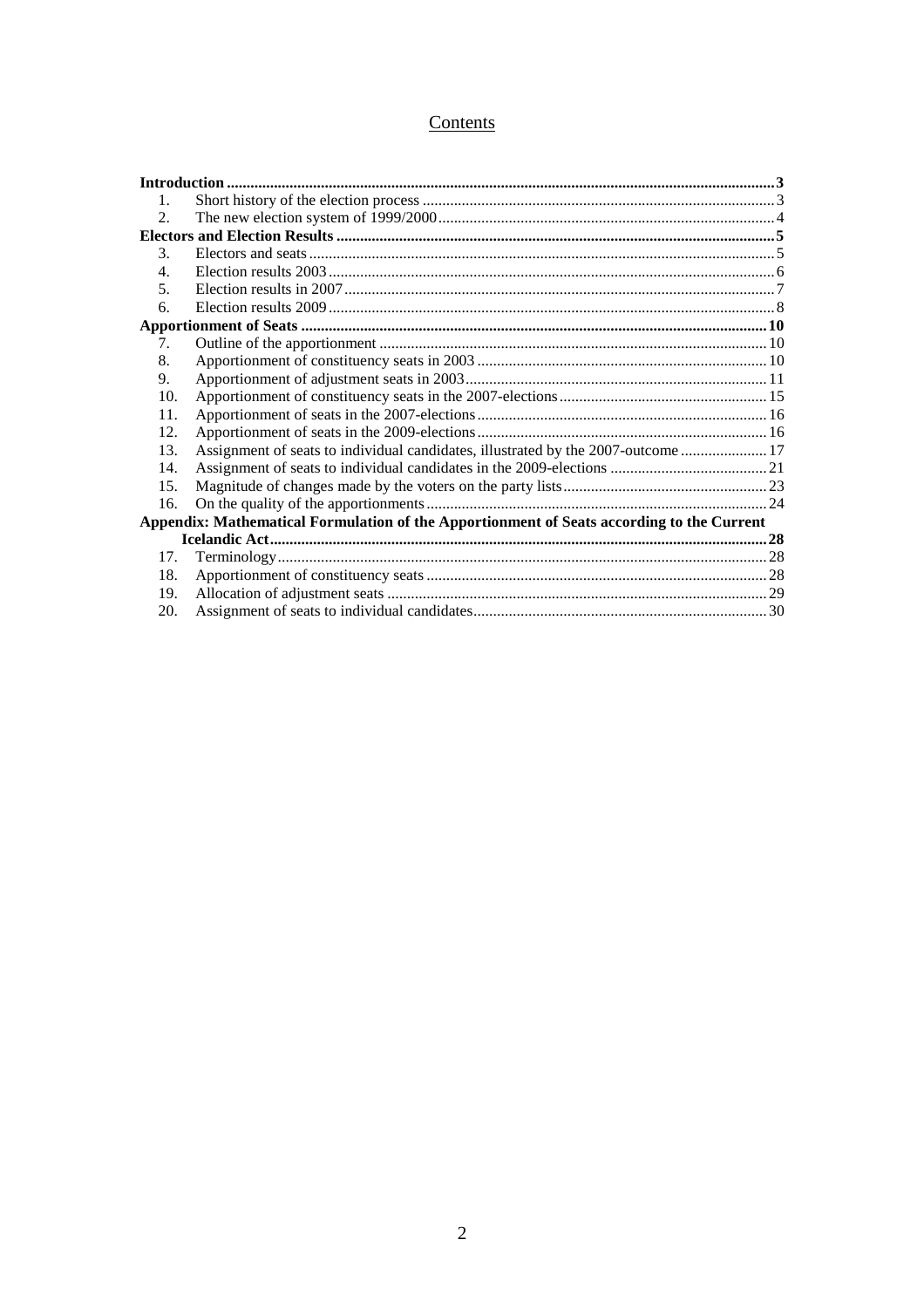## **Introduction**

#### *1. Short history of the election process*

A Royal Decree, issued by King Christian VIII of Denmark on March 8, 1843 declared that Iceland should have its own consultative assembly, which was to be known as the Althingi. It was to be composed of 20 popularly elected representatives elected in single-member constituencies.

All the way up to 1959 there were gradual changes in the size of the Parliament and its election process. At the end of this period there were 52 MPs, 21 still elected in single-member constituencys, 12 in 6 double-member constituencies and finally 8 members in the Reykjavik-district. In addition there were  $11$  adjustment seats<sup>1</sup> allocated to the parties on a national basis in an attempt to even out discrepancies in the proportionality. The candidates to fill these seats were chosen from the constituency list by a rather complicated method. Only those parties that had gained at least one constituency seat were eligible for the adjustment seats. This had been so since their introduction in 1934.

These changes to the election system of the Althingi reflected the ever increasing migration from the countryside to the towns, mainly to the Reykjavik area. However, adjustment of the election act always lagged behind the migration process. This was causing two types of distortion to the composition of the Parliament. First, the rural constituencies were over-represented by a factor of up to ten or so! Secondly, this over-representation caused a disproportionality among the parties as a party that drew the vast majority of its votes from the farming communities was constantly overrepresented.

In 1959 drastic changes in the election clauses of the Constitution were made and a new election act passed. After these changes there were only 8 multi-member constituencies with 5 or 6 members each with the exception of Reykjavik which had 12 members. In addition there were again 11 adjustment seats. Thus the total number of seats was increased from 52 to 60.

Right after these amendments, in the elections in the autumn of 1959, the overrepresentation of the rural constituencies had been reduced somewhat down to a maximum discrepancy between two constituencies of 3:1. Once more one of the parties was over-represented but only by one seat.

This act was used up to and including the elections in 1983. In the meantime the migration to the Southwest area continued. The discrepancy in the voting power was up to 4:1. And the disproportionality increased giving one of the parties on an average 2 extra seats.

The next main change in the election act came into force in the elections in 1987. The number and boundaries were not changed but some seats were transferred from the rural constituencies to Reykjavik and the surrounding constituency. The total number of seats was increased from 60 to 63, mainly to increase the number of adjustment seats from 11 to 13. The over-representation of the rural areas was in the beginning

<sup>&</sup>lt;sup>1</sup> Different names have been used for this type of seats in English, such as "equalisation seats" or "compensatory seats".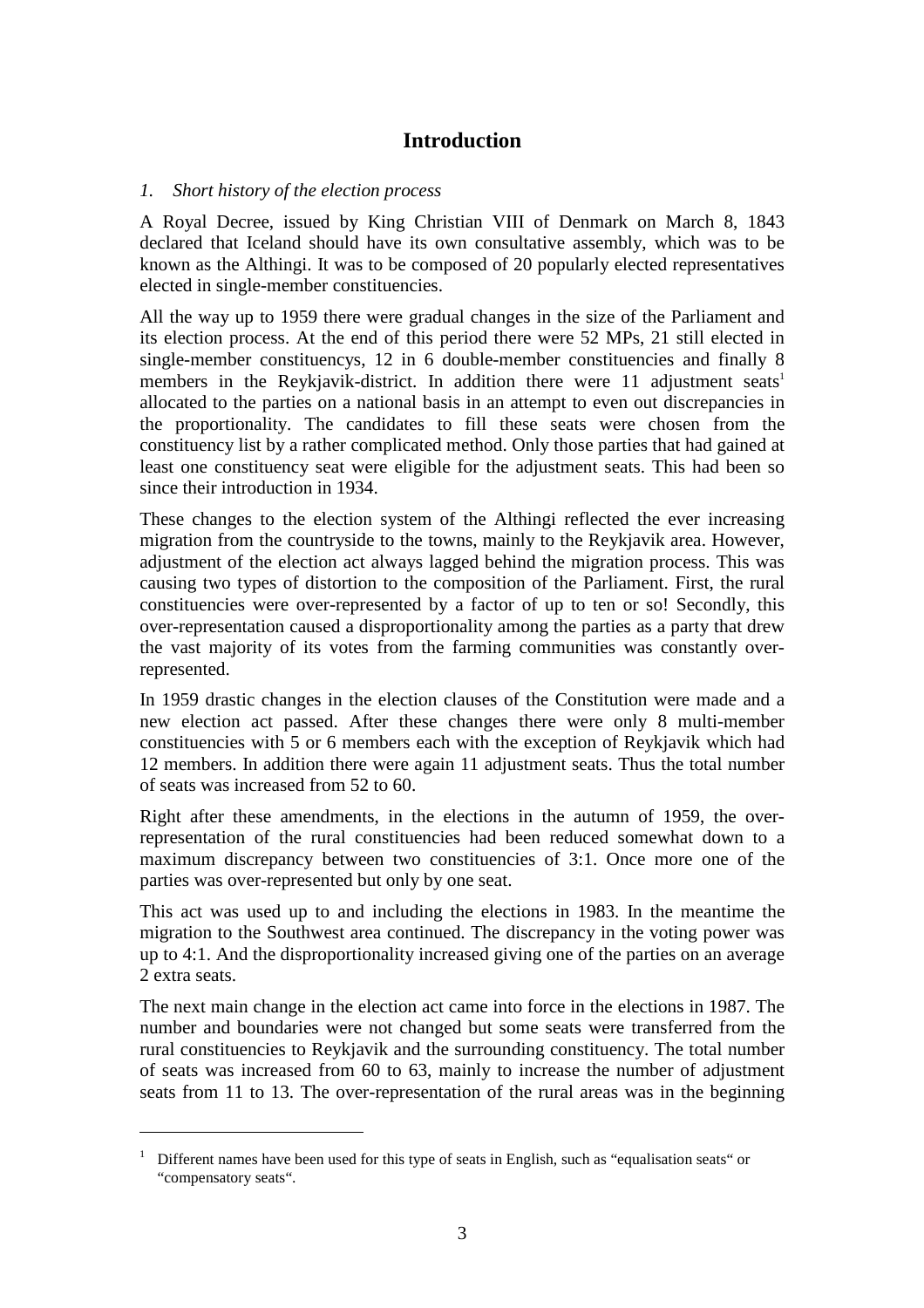brought down to a ratio of 2:1 or so. But the speed of the migration increased once more so that in the elections of 1999 this ratio was once again up to the level of 4:1. However, the parties were proportionally fairly represented (at least those that passed the eligibility requirement for the adjustment seats) in each of the four elections in which the act of 1987 was applied.

#### *2. The new election system of 1999/2000*

The provisions on elections in the Constitution were changed again in 1999, providing for a minimum of six and a maximum of seven constituencies reducing the number of constituencies from 8. Consequently the election act was amended in 2000 to provide for these changes. Constituency boundaries are determined by the act, with the exception of Reykjavik, which is divided into two constituencies; here the boundaries are determined by the National Electoral Commission (NEC) prior to each election such as to make these two parts of Reykjavik close to equal in size.<sup>2</sup>

The main change was that the constituencies were made equal in size in the sense that they had the same number of constituency seats, 9 seats each. The remaining 9 seats are adjustment seats used as before to enhance proportionality in the final allocation. The three Greater-Reykjavik constituencies have 2 of these seats each; the remaining three have 1 each.

A new provision of the act requires NEC to ensure that the discrepancy in the voting power between any two constituencies does not exceed the ratio 2:1. For this purpose NEC has the authority to transfer one or more (constituency seat) right after each election. This act was applied for the first time in 2003 after which NEC transferred one seat. No such change was needed after the next elections in 2007 but most likely another seat will be moved from the Northwest constituency to the Southwest constituency in the aftermath of the upcoming elections on April 25, 2009.

Votes are counted in each of the six constituencies separately. Only parties which have received at least 5% of the national vote may, however, be awarded an adjustment seat. This provision is new. The method used for assigning the adjustment seats to the individual lists was entirely revised; see subsection 9.

A final new provision applies to the assignment of the seats that have already been allocated to the constituency lists to their individual candidates. Ever since the introduction of list elections in 1915, lists have been nominated in ranked order by the candidature. However, the electors have always had the right to alter this order by renumbering individual candidates or to cross out those that they did not like. What has varied from time to time is the weight of these changes. In the period 1915-1959 the power of the electors in this respect was considerable. Consequently it happened twice that a candidate lost his prospective Parliament seat due to the changes made by the voters. From 1959-2000 it was rather difficult for the voters to have any influence on the rankings of the lists, apart from party primaries that were introduced in this period. With the new election act of 2000 the electors regained more or less the power they had prior to 1959.

<sup>&</sup>lt;sup>2</sup> The current election act can be found on the web-site  $\frac{http://eng.domsmalaraduneyti.is/laws-and$ regulations/nr/6713.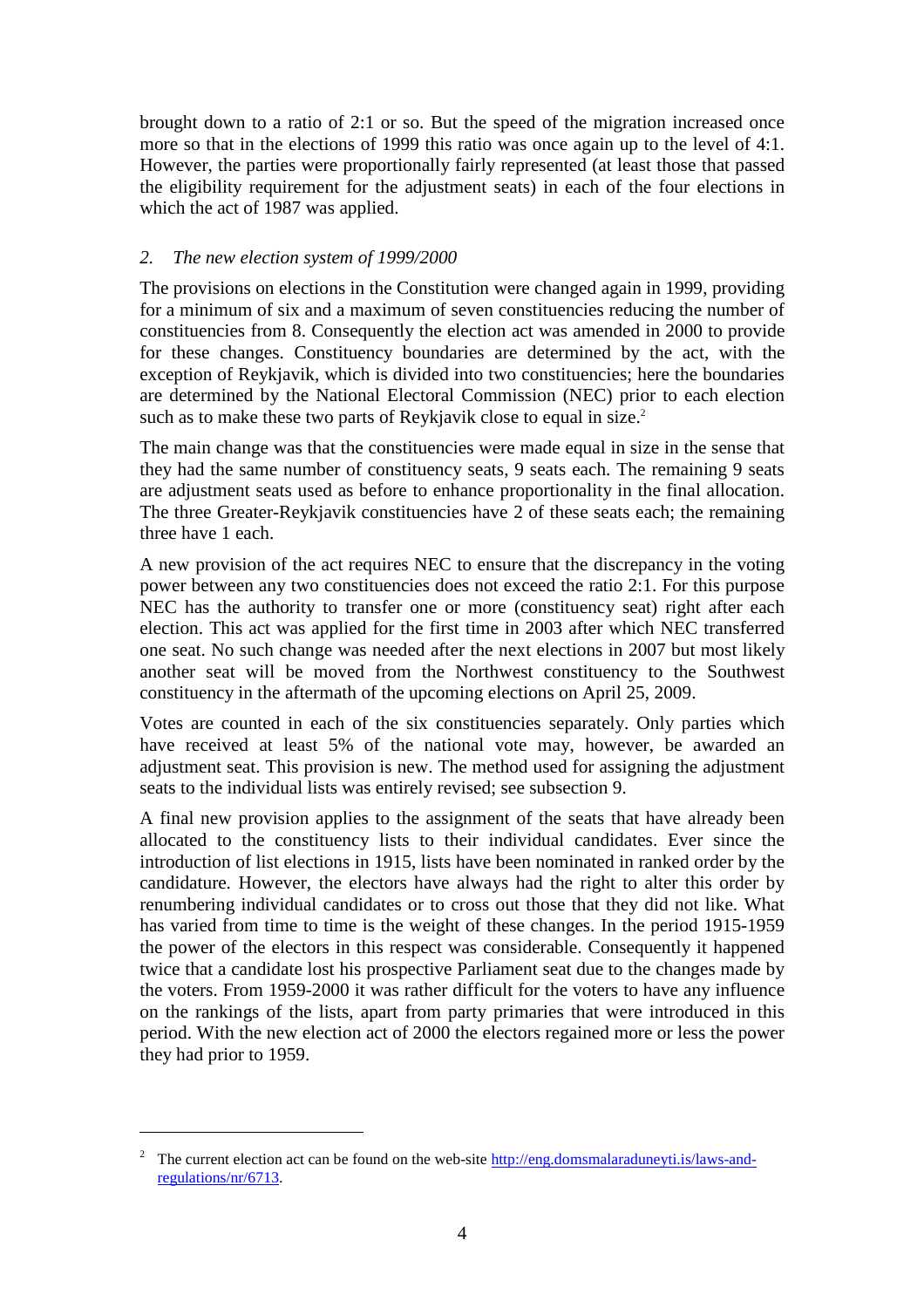## **Electors and Election Results**

#### *3. Electors and seats*

The elections to the Icelandic Parliament, the *Althingi,* on May 10, 2003 and on May 12, 2007 were based on a constitutional amendments act (no. 77/1999) and a new election act (no. 24/2000) whereby the number of constituencies was reduced so that the country is now divided into six constituencies, the Northwest and Northeast, South and Southwest Constituencys and Reykjavik divided into two constituencies, Reykjavik North and Reykjavik South.

Figure 3.1 and table 3.1 show the number of seats in each constituency according to the election act. There is a certain flexibility in the allocation of the seats to the constituencies. Each constituency had in the 2003-elections nine constituency seats. These seats are apportioned on the basis of the results in the constituency alone. In addition, there are nine supplementary seats, so-called "adjustment seats", which are first allocated to the parties to enhance fair proportional representation but are finally assigned to the constituencies, one or two in each of them.



*Figure 3.1: Constituencies and seats as postulated by the 2000-act and used in the 2003-elections* 

The constituency boundaries are decided by law; however, the National Electoral Commission is authorized to draw the boundaries between the two Reykjavik constituencies prior to each election in such a way that the number of electors is approximately the same in both.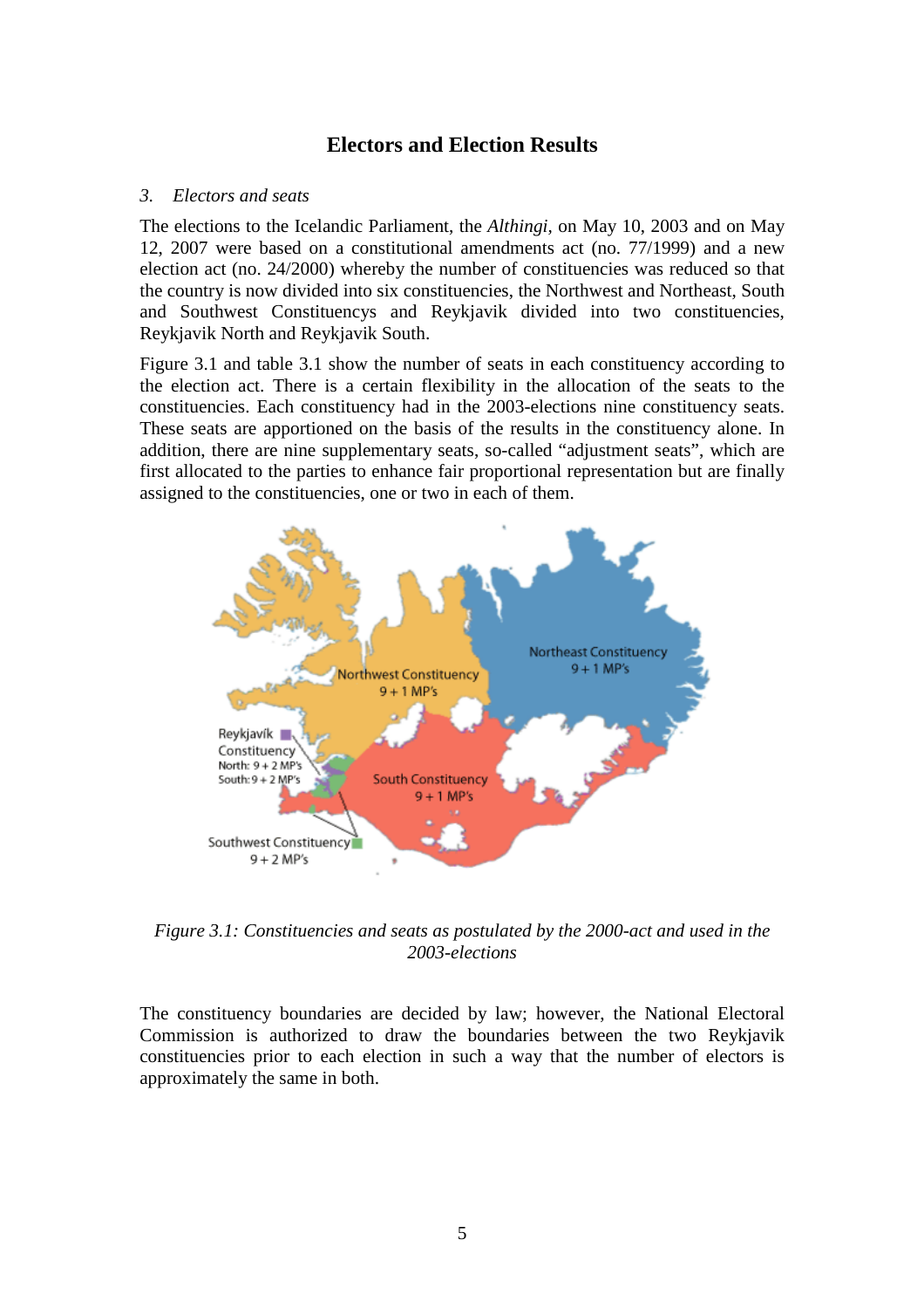| Table $3.1:$     | Number of seats as postulated by<br>law and used in the 2003-elections |                     |                          |  |  |  |  |
|------------------|------------------------------------------------------------------------|---------------------|--------------------------|--|--|--|--|
| Constituencies   | Constituency<br>seats (in 2003)                                        | Adjustment<br>seats | Total number<br>of seats |  |  |  |  |
| Northwest        | 9                                                                      |                     | 10                       |  |  |  |  |
| <b>Northeast</b> |                                                                        |                     | 10                       |  |  |  |  |
| South            | 9                                                                      |                     | 10                       |  |  |  |  |
| Southwest        |                                                                        | 2                   | 11                       |  |  |  |  |
| Reykjavik South  |                                                                        | 2                   | 11                       |  |  |  |  |
| Reykjavik North  | 9                                                                      | $\mathfrak{D}$      | 11                       |  |  |  |  |
| <b>Totals</b>    | 54                                                                     | 9                   | 63                       |  |  |  |  |

If the number of voters on the electoral register represented by each Parliament seat, including adjustment seats, in any constituency is more than twice that of another constituency, the National Electoral Commission shall adjust the number of seats in the constituencies to bring this difference below this ratio. However, the number of seats must never become less than six in any constituency. The reallocation first enters into force in the elections following the one where the inequality has been identified.

Table 3.2 shows the number of voters on the electoral register per seat in the 2003 elections. It shows that the condition for a reallocation of the seats was fulfilled after those elections. Thus, prior to the next elections – which were held on May 12, 2007 – one constituency seat was transferred from the Northwest Constituency to the Southwest Constituency.

v

Further elections were called for on April 25, 2009 in the midst of the regular term due to political turmoil following the collapse of the Icelandic banking system in October 2008. The number of registered voters in these elections shows that the discrepancies between the constituencies pops up again reflecting the ongoing migration from the provinces to the capital area. This requires the reallocation of a second seat from the Northwest constituency to the Southwest one. This is shown in table 3.2.

#### *4. Election results in 2003*

Six parties were represented in the 2003-elections in all constituencies. In addition there was an independent candidate in the South Constituency. The election results are shown in table 4.1.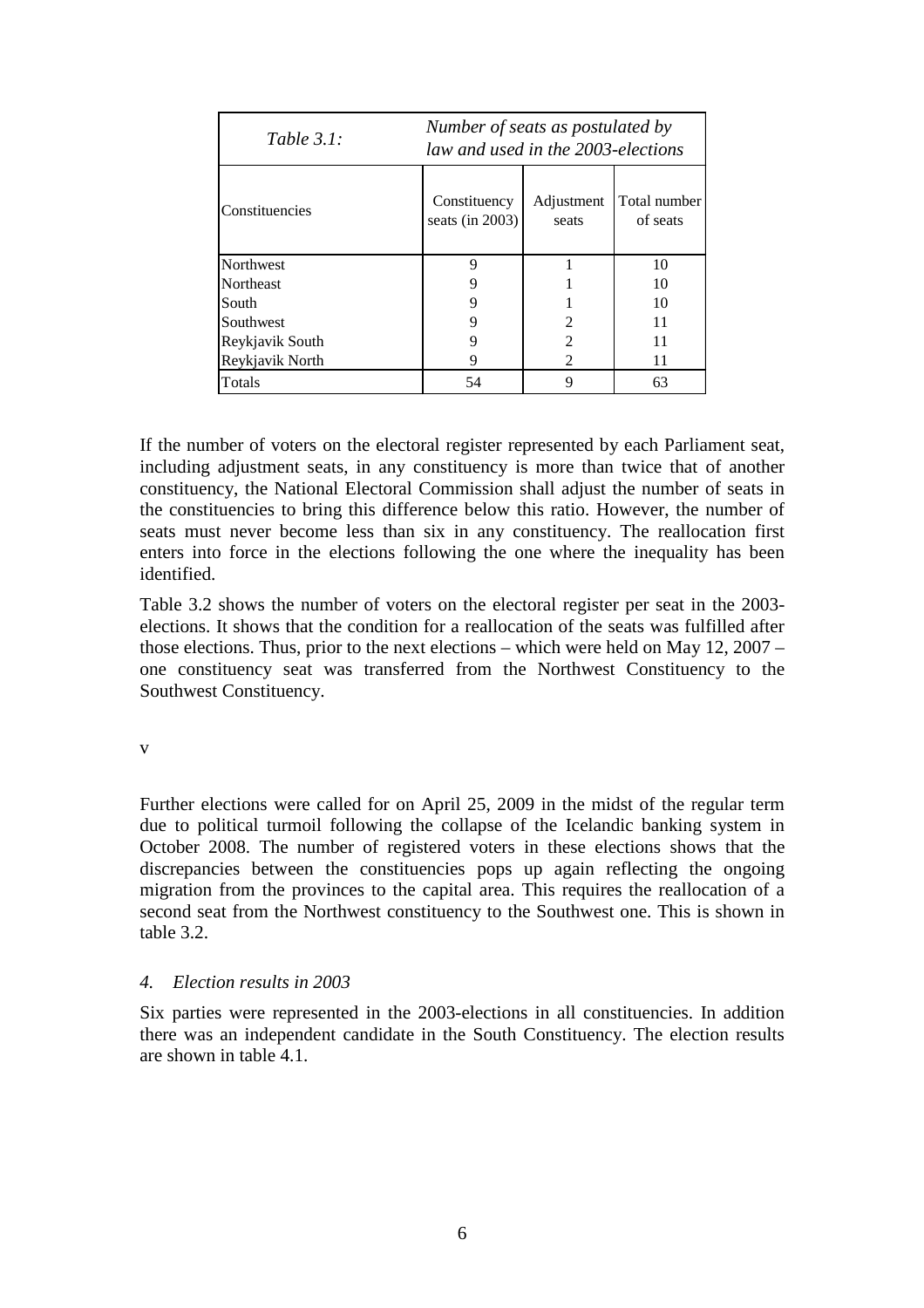| Table $4.1$ :<br>Number of votes in the 2003-elections |                           |                            |                  |                     |                                       |                                    |                                 |                                   |                    |
|--------------------------------------------------------|---------------------------|----------------------------|------------------|---------------------|---------------------------------------|------------------------------------|---------------------------------|-----------------------------------|--------------------|
|                                                        | Pro-<br>gressive<br>Party | Indepen-<br>dence<br>Party | Liberal<br>Party | <b>New</b><br>Force | Social<br>demo-<br>cratic<br>Alliance | Inde-<br>pendent<br>candi-<br>date | Left-<br>Green<br>Move-<br>ment | <b>Valid</b><br>votes in<br>total | Partici-<br>pation |
| Party symbol:                                          | B                         | D                          | F                | N                   | S                                     | T                                  | U                               |                                   |                    |
| Northwest                                              | 4 0 5 7                   | 5 5 3 2                    | 2666             | 122                 | 4 3 4 6                               |                                    | 1987                            | 18710                             | 89,3%              |
| Northeast                                              | 7722                      | 5 5 4 4                    | 1 3 2 9          | 136                 | 5 5 0 3                               |                                    | 3 3 2 9                         | 23 5 63                           | 87,5%              |
| South                                                  | 5 9 3 4                   | 7 3 0 7                    | 2 1 8 8          | 166                 | 7426                                  | 844                                | 1 1 6 7                         | 25 032                            | 88,9%              |
| Southwest                                              | 6 3 8 7                   | 16456                      | 2890             | 399                 | 14 029                                |                                    | 2 6 7 1                         | 42 832                            | 88,5%              |
| Reykjavik South                                        | 4 1 8 5                   | 14 0 29                    | 2448             | 504                 | 12 2 8 6                              |                                    | 3438                            | 36 890                            | 87,3%              |
| Reykjavik North                                        | 4 1 9 9                   | 12 833                     | 2 0 0 2          | 464                 | 13 1 10                               |                                    | 3 5 3 7                         | 36 145                            | 85,5%              |
| <b>Votes in total</b>                                  | 32 484                    | 61701                      | 13 5 23          | 1791                | 56 700                                | 844                                | 16 129                          | 183 172                           | 87,7%              |

Table 4.2 shows the same for the 2003-elections but in relative figures within each constituency and nationwide.

| Table $4.2$ :    | Relative distribution of votes in the 2003-elections |       |       |      |       |      |       |  |
|------------------|------------------------------------------------------|-------|-------|------|-------|------|-------|--|
| Party symbol:    | B                                                    | D     | F     | N    | S     | т    |       |  |
| Northwest        | 21,7%                                                | 29,6% | 14,2% | 0,7% | 23,2% |      | 10,6% |  |
| Northeast        | 32,8%                                                | 23,5% | 5,6%  | 0,6% | 23,4% |      | 14,1% |  |
| South            | 23,7%                                                | 29,2% | 8,7%  | 0,7% | 29,7% | 3,4% | 4,7%  |  |
| Southwest        | 14,9%                                                | 38,4% | 6,7%  | 0,9% | 32,8% |      | 6,2%  |  |
| Reykjavik South  | 11,3%                                                | 38,0% | 6,6%  | 1,4% | 33,3% |      | 9,3%  |  |
| Reykjavik North  | 11,6%                                                | 35,5% | 5,5%  | 1,3% | 36,3% |      | 9,8%  |  |
| National outcome | 17,7%                                                | 33,7% | 7,4%  | 1,0% | 31,0% | 0.5% | 8,8%  |  |

#### *5. Election results in 2007*

In the elections 2007 two parties had left the scene, those labeled with N and T in the 2003-elections. A new movement, *The Icelandic Movement* (I), candidated for the first time. Note that the party symbol of the *Left-Green Movement* was changed from U to V (at the Movement's request).

The 2007-election results are shown in tables 5.1 and 5.2. Note that the participation in the elections 2007 declined somewhat from the high participation in 2003.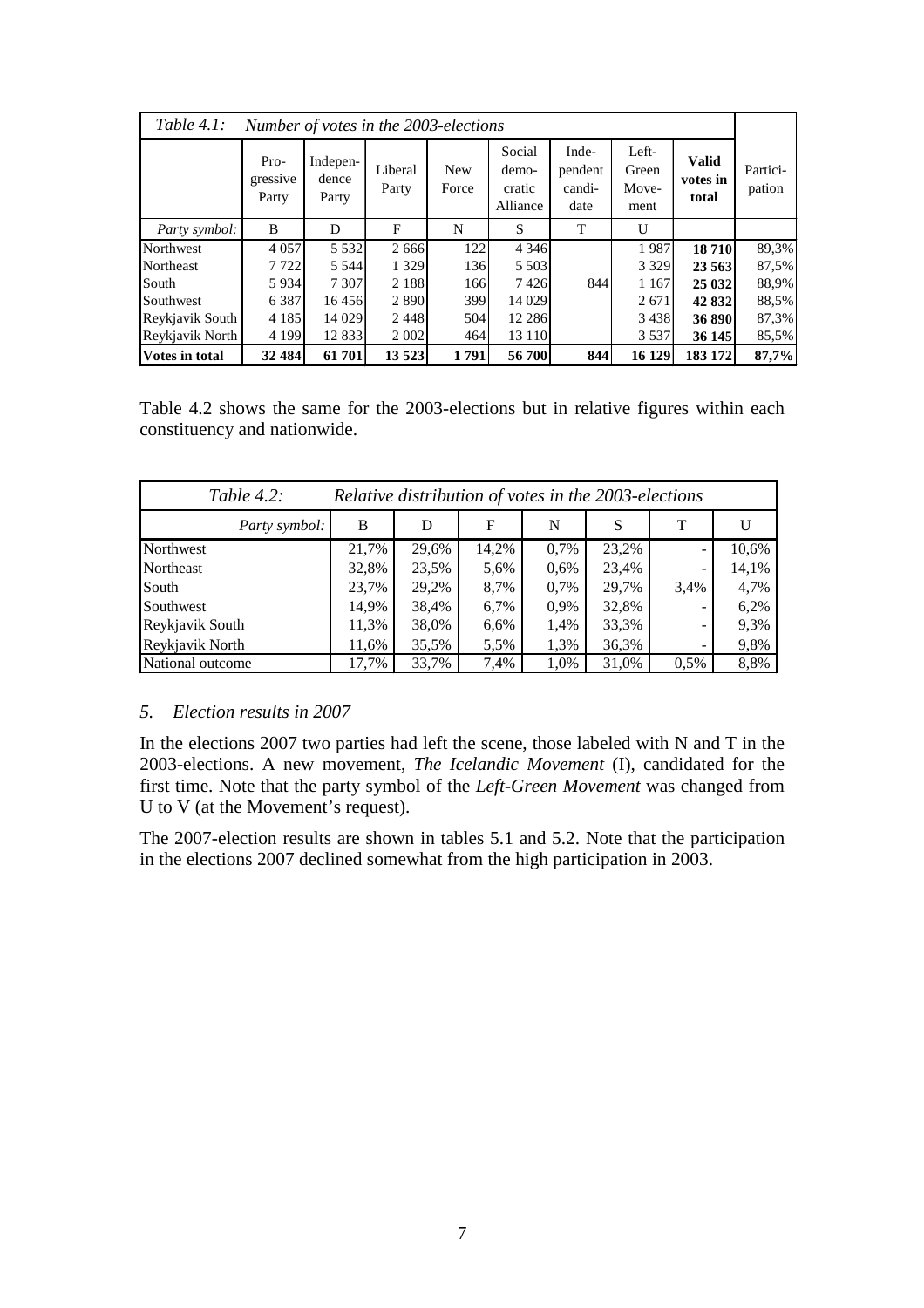| Table $5.1$ :         |                           | Number of votes in the 2007-elections |                  |                                   |                                       |                                 |                                   |                    |
|-----------------------|---------------------------|---------------------------------------|------------------|-----------------------------------|---------------------------------------|---------------------------------|-----------------------------------|--------------------|
|                       | Pro-<br>gressive<br>Party | Indepen-<br>dence<br>Party            | Liberal<br>Party | The<br>Icelandic<br>Move-<br>ment | Social<br>demo-<br>cratic<br>Alliance | Left-<br>Green<br>Move-<br>ment | <b>Valid</b><br>votes in<br>total | Partici-<br>pation |
| <i>Party symbol:</i>  | B                         | D                                     | F                |                                   | S                                     | V                               |                                   |                    |
| Northwest             | 3 3 6 2                   | 5 1 9 9                               | 2432             | 255                               | 3 7 9 3                               | 2855                            | 17 896                            | 86,0%              |
| <b>Northeast</b>      | 5 7 2 6                   | 6 5 2 2                               | 1 378            | 278                               | 4 8 4 0                               | 4558                            | 23 302                            | 84,8%              |
| South                 | 4 7 4 5                   | 9 1 2 0                               | 1 771            | 435                               | 6 7 8 3                               | 2498                            | 25 3 5 2                          | 84,3%              |
| Southwest             | 3 2 5 0                   | 19 307                                | 3 0 5 1          | 1599                              | 12 845                                | 5 2 3 2                         | 45 284                            | 84,3%              |
| Reykjavik South       | 2 0 8 1                   | 13 846                                | 2 3 8 5          | 1680                              | 10 234                                | 5 0 6 5                         | 35 291                            | 82,6%              |
| Reykjavik North       | 2 1 8 6                   | 12 760                                | 2 2 1 6          | 1706                              | 10 248                                | 5928                            | 35 044                            | 81,4%              |
| <b>Votes in total</b> | 21 350                    | 66 754                                | 13 233           | 5953                              | 48 743                                | 26 136                          | 182 169                           | 83,6%              |

Table 6 shows the results now for the 2007-elections in relative figures within each constituency as well as nationwide.

| Table $5.2$ :<br>Relative distribution of votes in the 2007-elections |       |       |       |      |       |       |  |  |  |
|-----------------------------------------------------------------------|-------|-------|-------|------|-------|-------|--|--|--|
| Party symbol:                                                         | B     | D     | F     |      | S     | V     |  |  |  |
| Northwest                                                             | 18,8% | 29,1% | 13,6% | 1,4% | 21,2% | 16,0% |  |  |  |
| Northeast                                                             | 24,6% | 28,0% | 5,9%  | 1,2% | 20,8% | 19,6% |  |  |  |
| South                                                                 | 18,7% | 36,0% | 7,0%  | 1,7% | 26,8% | 9,9%  |  |  |  |
| Southwest                                                             | 7,2%  | 42,6% | 6,7%  | 3,5% | 28,4% | 11,6% |  |  |  |
| Reykjavik South                                                       | 5,9%  | 39,2% | 6,8%  | 4,8% | 29,0% | 14,4% |  |  |  |
| Reykjavik North                                                       | 6,2%  | 36,4% | 6,3%  | 4,9% | 29,2% | 16,9% |  |  |  |
| National outcome                                                      | 11,7% | 36,6% | 7,3%  | 3,3% | 26,8% | 14,3% |  |  |  |

#### *6. Election results in 2009*

In the elections 2009 the *The Icelandic Movement* (I) did not candidate. However, two new political movements, candidated for the first time: *The Civic Movement*  (O) and *The Democratic Movement* (P).

The 2009-election results are shown in tables 6.1 and 6.2. Note that the relatively low participation in the elections 2007 returned to the previous level.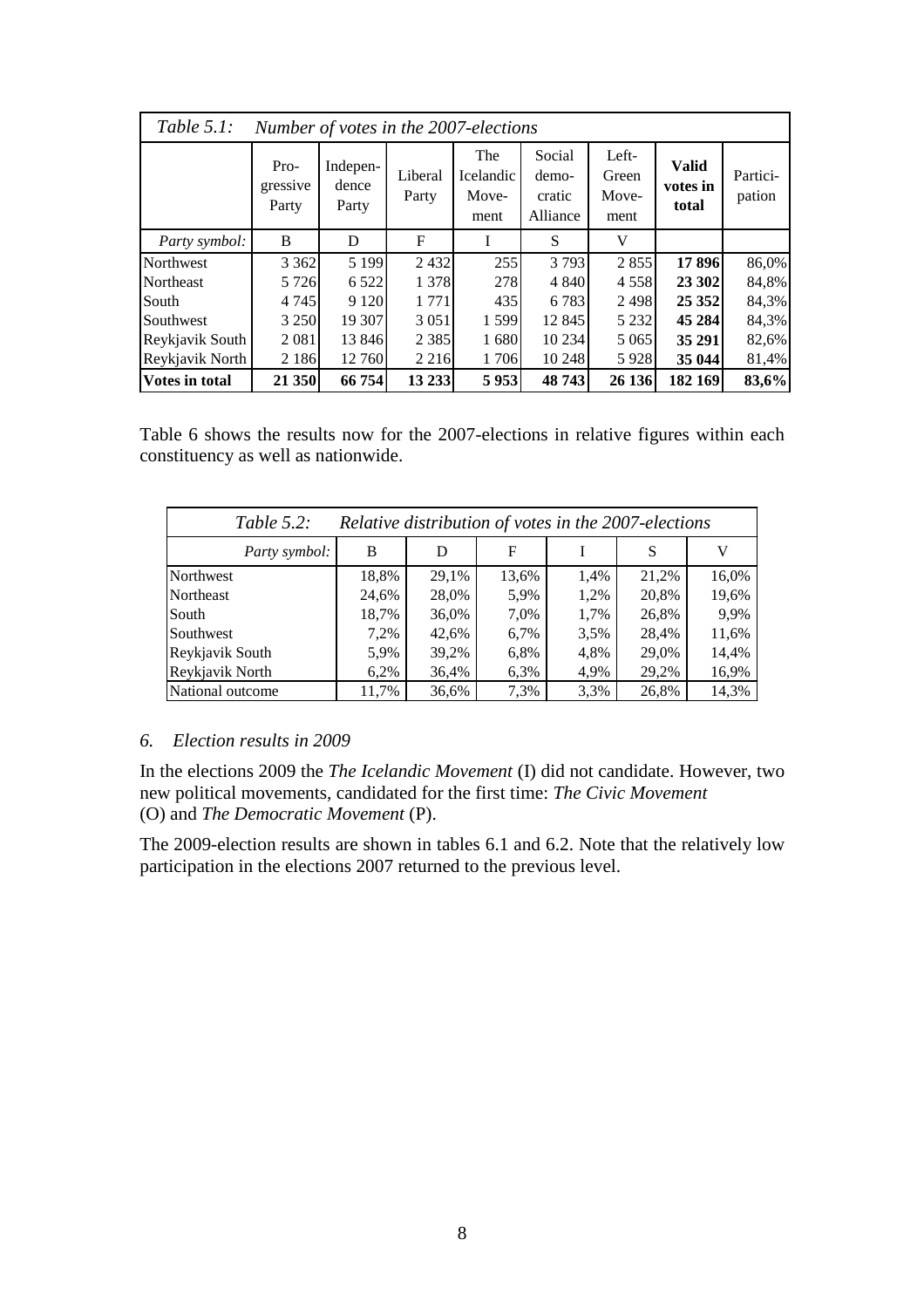| Table $6.1$ :         | Number of votes in the 2009-elections |                                 |                  |                               |                                         |                                       |                                 |                                   |                    |  |
|-----------------------|---------------------------------------|---------------------------------|------------------|-------------------------------|-----------------------------------------|---------------------------------------|---------------------------------|-----------------------------------|--------------------|--|
|                       | Progres-<br>sive<br>Party             | Inde-<br>pend-<br>ence<br>Party | Liberal<br>Party | The<br>Civic<br>Move-<br>ment | The<br>Demo-<br>cratic<br>Move-<br>ment | Social<br>demo-<br>cratic<br>Alliance | Left-<br>Green<br>Move-<br>ment | <b>Valid</b><br>votes in<br>total | Partici-<br>pation |  |
| Party symbol:         | B                                     | D                               | F                | $\Omega$                      | P                                       | S                                     | V                               |                                   |                    |  |
| Northwest             | 3 9 6 7                               | 4 0 3 7                         | 929              | 587                           | 66                                      | 4 0 0 1                               | 4 0 1 8                         | 17 605                            | 88,1%              |  |
| Northeast             | 5 9 0 5                               | 4 0 7 9                         | 384              | 690                           | 61                                      | 5 3 1 2                               | 6937                            | 23 368                            | 86,3%              |  |
| South                 | 5 3 9 0                               | 7073                            | 838              | 1 3 8 1                       | 127                                     | 7 5 4 1                               | 4 615                           | 26 965                            | 88,3%              |  |
| Southwest             | 5 6 27                                | 13 4 63                         | 741              | 4428                          | 302                                     | 15 669                                | 8473                            | 48 703                            | 87,7%              |  |
| Reykjavik South       | 3 4 3 5                               | 8 2 1 1                         | 700              | 3 0 7 6                       | 226                                     | 11 667                                | 8 1 0 6                         | 35 4 21                           | 86,3%              |  |
| Reykjavik North       | 3 3 7 5                               | 7 5 0 8                         | 556              | 3 3 5 7                       | 325                                     | 11 568                                | 8 4 3 2                         | 35 1 21                           | 84,5%              |  |
| <b>Votes in total</b> | 27 699                                | 44 371                          | 4 1 4 8          | 13519                         | 1 107                                   | 55 758                                | 40 581                          | 187 183                           | 86,7%              |  |

Table 6.2 shows the results for the 2009-elections in relative figures within each constituency as well as nationwide.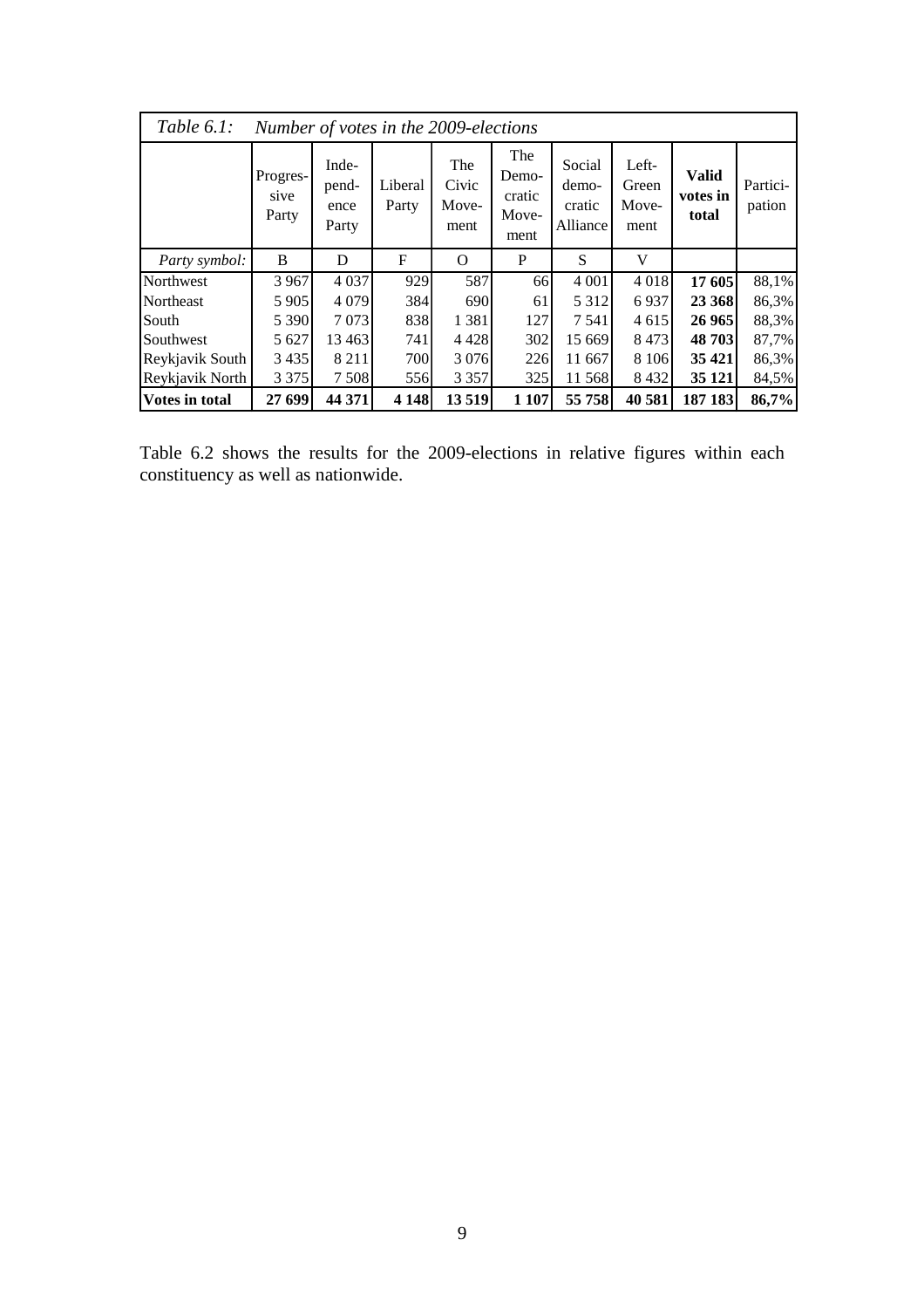## **Apportionment of Seats**

#### *7. Outline of the apportionment*

The apportionment of seats is carried out in three main steps. In the first step the constituency seats are apportioned on the basis of the election results in each individual constituency. In the second step the adjustment seats are allocated to the eligible parties based on the national outcome in order to achieve full proportionality between the parties irrespective of different weights of the constituencies. Furthermore, in this second step the adjustment seats are apportioned to the party lists, i.e. to the constituencies in such a way that each party gets all the seats allocated and at the same time the seats of the constituencies are filled. It is well known that such an apportionment with two sets of constraints (party and constituency constraints) are mathematically difficult to fulfill.<sup>3</sup>

This entire process will be illustrated in this chapter on the basis of the outcome of the 2003-elections.

Having apportioned all 63 Parliament seats to the party lists the third and final step in the process is to find out which candidates from these lists take the seats. This part of the process in particular will be illustrated by the 2007-elections as the outcome then was more dramatic than the 2003-elections.

#### *8. Apportionment of constituency seats in 2003*

 $\overline{a}$ 

Constituency seats are allocated on the basis of d'Hondt's rule. In table 8.1 this process is shown for one of the constituencies, the Northwest Constituency.

<sup>&</sup>lt;sup>3</sup> See e.g. Thorkell Helgason and Kurt Jörnsten: Entropy of Proportional Matrix Apportionments, Norges Handelshøyskole, working paper 4/94 (1994).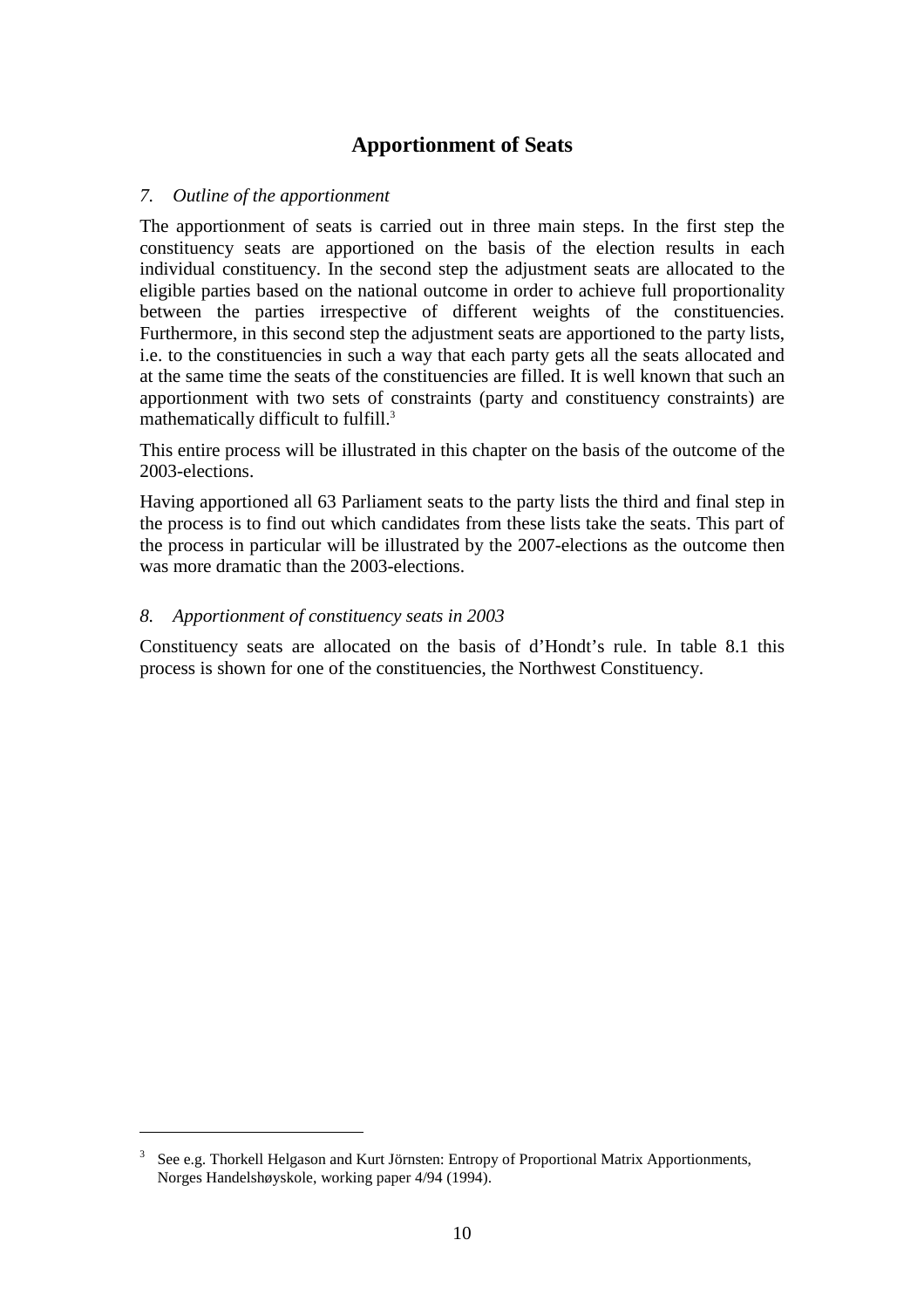| Table 8.1:                                                                              | Apportionment of constituency seats in the Northwest<br>Constituency in 2003 |                               |                          |                                            |        |   |             |  |
|-----------------------------------------------------------------------------------------|------------------------------------------------------------------------------|-------------------------------|--------------------------|--------------------------------------------|--------|---|-------------|--|
| Party symbol:                                                                           | B                                                                            | D                             | $\mathbf{F}$             | N                                          | S      | T | U           |  |
| Votes                                                                                   | 4057                                                                         | 5532                          | 2666                     | 122                                        | 4346   |   | 1987        |  |
|                                                                                         |                                                                              | Votes divided by 1, 2, 3 etc. |                          |                                            |        |   |             |  |
|                                                                                         |                                                                              |                               | Outcomes of the division |                                            |        |   |             |  |
|                                                                                         | B                                                                            | D                             | $\mathbf F$              | N                                          | S      | T | U           |  |
| Votes                                                                                   | 4057,0                                                                       | 5532,0                        | 2666,0                   | 122,0                                      | 4346,0 |   | 1987,0      |  |
| divided by<br>$\overline{2}$                                                            | 2028,5                                                                       | 2766,0                        | 1333,0                   | 61,0                                       | 2173,0 |   | 993,5       |  |
| divided by<br>3                                                                         | 1352,3                                                                       | 1844,0                        | 888,7                    | 40,7                                       | 1448,7 |   | 662,3       |  |
| divided by<br>$\overline{4}$                                                            | 1014,3                                                                       | 1383,0                        | 666,5                    | 30,5                                       | 1086,5 |   | 496,8       |  |
| divided by<br>5                                                                         | 811,4                                                                        | 1106,4                        | 533,2                    | 24,4                                       | 869,2  |   | 397,4       |  |
| divided by<br>6                                                                         | 676,2                                                                        | 922,0                         | 444,3                    | 20,3                                       | 724,3  |   | 331,2       |  |
| divided by<br>7                                                                         | 579,6                                                                        | 790,3                         | 380,9                    | 17,4                                       | 620,9  |   | 283,9       |  |
| divided by<br>8                                                                         | 507,1                                                                        | 691,5                         | 333,3                    | 15,3                                       | 543,3  |   | 248,4       |  |
| divided by<br>9                                                                         | 450,8                                                                        | 614,7                         | 296,2                    | 13,6                                       | 482,9  |   | 220,8       |  |
| The maximum number in each line, being the basis for each allocation, is shown in bold. |                                                                              |                               |                          | Highest outcomes prior to each allocation. |        |   |             |  |
|                                                                                         | B                                                                            | D                             | $\mathbf F$              | $\mathbf N$                                | S      | T | $\mathbf U$ |  |
| Seat 1                                                                                  | 4057,0                                                                       | 5532,0                        | 2666,0                   | 122,0                                      | 4346,0 |   | 1987,0      |  |
| Seat 2                                                                                  | 4057,0                                                                       | 2766,0                        | 2666,0                   | 122,0                                      | 4346,0 |   | 1987,0      |  |
| Seat 3                                                                                  | 4057,0                                                                       | 2766,0                        | 2666,0                   | 122,0                                      | 2173,0 |   | 1987,0      |  |
| Seat 4                                                                                  | 2028,5                                                                       | 2766,0                        | 2666,0                   | 122,0                                      | 2173,0 |   | 1987,0      |  |
| Seat 5                                                                                  | 2028,5                                                                       | 1844,0                        | 2666,0                   | 122,0                                      | 2173,0 |   | 1987,0      |  |
| Seat 6                                                                                  | 2028,5                                                                       | 1844,0                        | 1333,0                   | 122,0                                      | 2173,0 |   | 1987,0      |  |
| Seat 7                                                                                  | 2028,5                                                                       | 1844,0                        | 1333,0                   | 122,0                                      | 1448,7 |   | 1987,0      |  |
| Seat 8                                                                                  | 1352,3                                                                       | 1844,0                        | 1333,0                   | 122,0                                      | 1448,7 |   | 1987,0      |  |
| Seat 9                                                                                  | 1352,3                                                                       | 1844,0                        | 1333,0                   | 122,0                                      | 1448,7 |   | 993,5       |  |

The apportionment of constituency seats is shown in total in table 8.2.

| Table $8.2$ :<br>Apportionment of the constituency seats in 2003 |   |    |   |   |    |  |  |        |
|------------------------------------------------------------------|---|----|---|---|----|--|--|--------|
| Party symbol:                                                    | B |    | F | N |    |  |  | Totals |
| Northwest                                                        |   | 3  |   |   | 2  |  |  |        |
| Northeast                                                        |   | ◠  |   |   |    |  |  |        |
| South                                                            |   | 3  |   |   |    |  |  |        |
| Southwest                                                        |   |    |   |   |    |  |  |        |
| Reykjavik South                                                  |   |    |   |   |    |  |  |        |
| Reykjavik North                                                  |   |    |   |   |    |  |  |        |
| Constituency seats in total                                      |   | 19 | ∍ |   | 18 |  |  | 54     |

#### *9. Apportionment of adjustment seats in 2003*

The apportionment of adjustment seats involves two substeps: First they have to be allocated to the eligible parties on the basis of the national results and secondly they must be allocated to the individual party lists in the constituencies. However, these two steps are intertwined.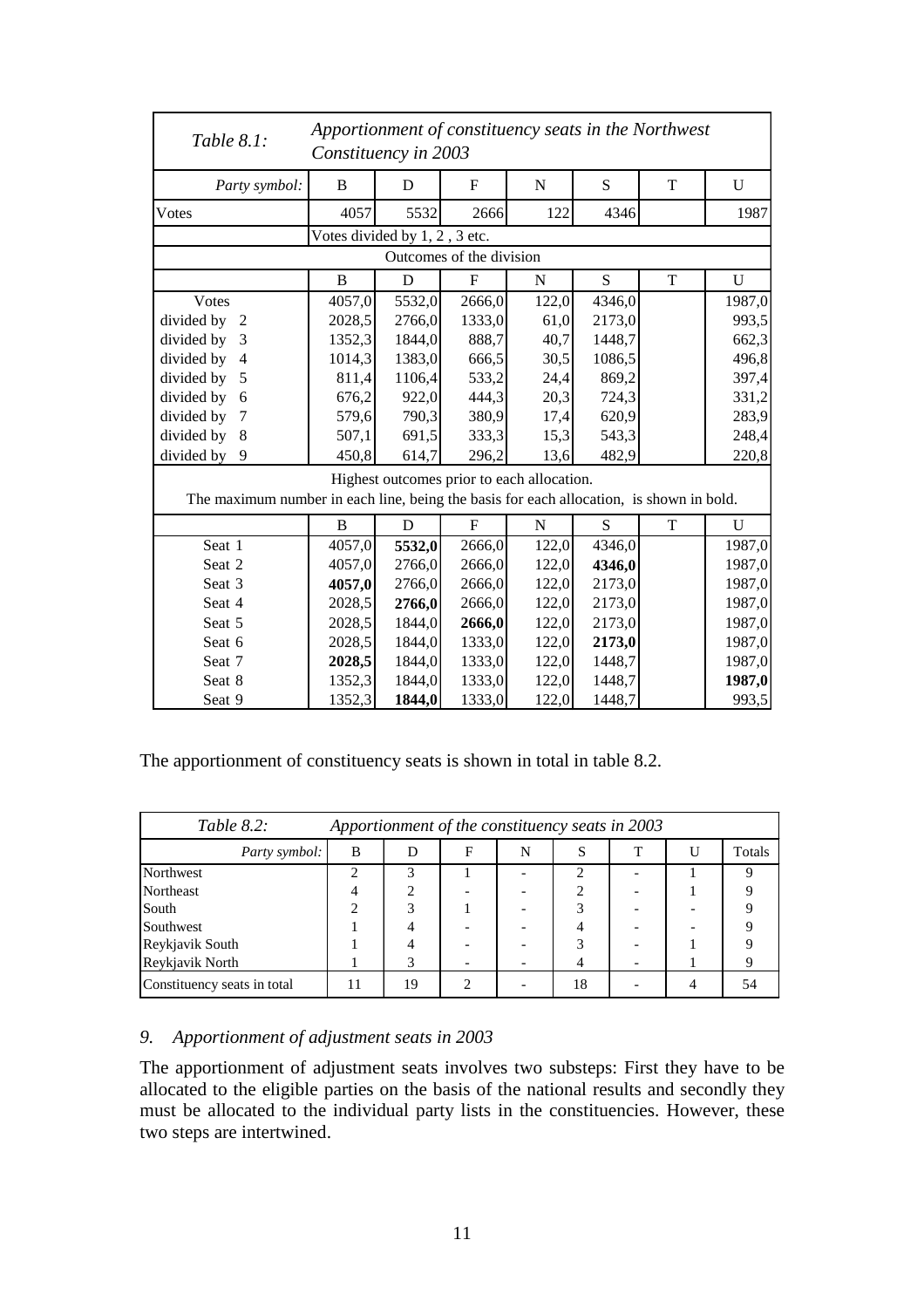Prior to this allocation process eligible parties have to be identified. Those and only those parties that receive at least 5% of the votes on a national basis are eligible to acquire adjustment seats. The candidacies with the symbols N and T fall short of this threshold.<sup>4</sup>

The first step in the process is the allocation of the adjustment seats on the basis of the national outcome. This again is based on d'Hondt's rule. For that purpose the 54 allocated constituency seats are taken as given and the allocation of the 9 adjustment seats is continued with d'Hondt's rule.

Let us take the Progressive Party (B) as an example. They have already won 11 constituency seats. To find out the party's merits for further seats their total number of votes is divided by  $11+1=12$ ,  $11+2=13$ ,  $11+3=14$  etc. These quotients are called "national ranking numbers" in the election act and will be referred to under that name. These numbers in the 2003-elections are shown in table 9.1.

| Table $9.1$ :                                                                                                                                                                            | "National ranking numbers" in the 2003-elections |         |                             |         |         |  |  |  |
|------------------------------------------------------------------------------------------------------------------------------------------------------------------------------------------|--------------------------------------------------|---------|-----------------------------|---------|---------|--|--|--|
| National ranking numbers are calculated by dividing the national outcome by the number of<br>apportioned constituency seats plus $1, 2, 3$ etc. The 9 highest figures are shown in bold. |                                                  |         |                             |         |         |  |  |  |
| Party symbol:                                                                                                                                                                            | B                                                | D       | F                           | S       |         |  |  |  |
| National votes:                                                                                                                                                                          | 32 4 8 4                                         | 61 701  | 13 5 23                     | 56 700  | 16 129  |  |  |  |
| No. of constituency seats:                                                                                                                                                               | 11                                               | 19      | $\mathcal{D}_{\mathcal{L}}$ | 18      |         |  |  |  |
|                                                                                                                                                                                          | 2707                                             | 3 0 8 5 | 4508                        | 2984    | 3 2 2 6 |  |  |  |
|                                                                                                                                                                                          | 2499                                             | 2938    | 3 3 8 1                     | 2835    | 2688    |  |  |  |
| Highest ranking numbers                                                                                                                                                                  |                                                  | 2805    | 2 7 0 5                     | 2 7 0 0 |         |  |  |  |
|                                                                                                                                                                                          |                                                  | 2683    |                             |         |         |  |  |  |

The national ranking numbers are referred toin descending order. Thus the first two adjustment seats go to the Liberal Party (F) as that party has the highest national ranking number, 13523/(2+1)=4508.

Now these seats have to be allocated to a list of this party in one of the constituencies. The act postulates that the list with the relatively highest standing in a (theoretical) continuation of the apportionment of constituency seats shall receive this seat. Thus in each constituency the number of votes cast for each party list is divided by the number of its constituency seats that the list has already received plus 1. This outcome is then divided by the total number of eligible votes in the respective constituency. These relative outcomes are shown for all the lists in table 9.2 and are referred to as "Relative position". In those three constituencies with two adjustment seats each the relative position of the second best candidate of each list is also shown.

<sup>&</sup>lt;sup>4</sup> However, even if the law would have allowed these two candidacies to take part in the allocation process they would not have won any of the adjustment seats.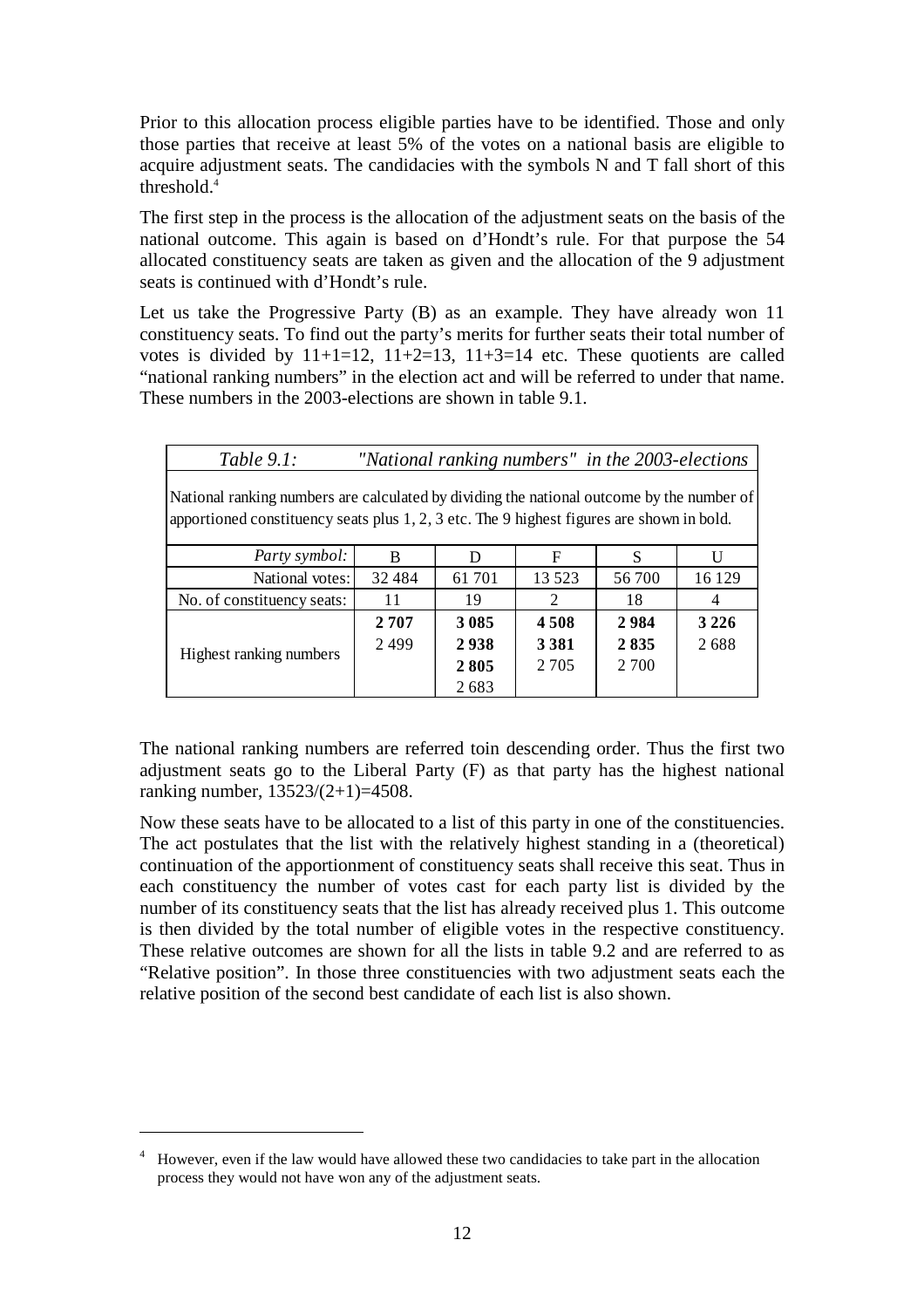| Table $9.2$ :    | Relative position of the candidates for adjustment<br>seats in 2003 |        |        |             |        |        |  |
|------------------|---------------------------------------------------------------------|--------|--------|-------------|--------|--------|--|
|                  | Party symbol:                                                       | B      | D      | $\mathbf F$ | S      | U      |  |
| <b>Northwest</b> |                                                                     | 7.228% | 7,392% | 7,125%      | 7,743% | 5,310% |  |
| <b>Northeast</b> |                                                                     | 6.554% | 7.843% | 5.640%      | 7.785% | 7.064% |  |
| South            |                                                                     | 7.902% | 7.298% | 4.370%      | 7.417% | 4.662% |  |
| Southwest        | First                                                               | 7,456% | 7.684% | 6.747%      | 6.551% | 6.236% |  |
|                  | Second                                                              | 4,971% | 6,403% | 3,374%      | 5,459% | 3,118% |  |
| Reykjavik South  | First                                                               | 5,672% | 7.606% | 6.636%      | 8.326% | 4.660% |  |
|                  | Second                                                              | 3,782% | 6,338% | 3,318%      | 6,661% | 3.107% |  |
| Reykjavik North  | First                                                               | 5,809% | 8.876% | 5.539%      | 7.254% | 4.893% |  |
|                  | Second                                                              | 3,872% | 7,101% | 2,769%      | 6.045% | 3,262% |  |

Let us have a look at these calculations for the Liberal Party (F) in the Northwest Constituency. According to table 4.1 it won 2666 votes in that constituency and has already received 1 constituency seat. Thus d'Hondt's quotient of its next candidate in a continuation of the constituency apportionment would be  $2666/2 = 1333$ . This number has to be seen relatively with respect to the total number of eligible votes cast in the constituency which is 18710; see again table 4.1. The crucial outcome is therefore  $1333/18710 = 7.12\%$ 

According to the column for the F-list in table 9.2 the relative position of the F-party is highest in the Northwest. Therefore, as the F-party is eligible for the first adjustment seat according to table 9.4, that seat is allocated to this list of that party. Note that there are three stronger candidates in this constituency, but they belong to other parties. The national outcome dictates that the F-party should receive this seat as its first adjustment seat.<sup>5</sup> Simultaneously the Northwest Constituency has now received its one and only adjustment seat. Therefore that constituency will not be taken further into account when the relative position of party lists are considered.

<sup>5</sup> The current Norwegian election act is almost identical to the Icelandic one, except for this item. In Norway the first step of the allocation process of the adjustment seats – i.e. the calculation of the "national ranking numbers" and the corresponding allocation of seats to the parties on a nationwide basis – is carried out first. The second step – the allocation of adjustment seats to individual party lists – is (if applied to Iceland) based on the relative highest position of the lists nationally, not respecting the ranking of the national numbers as in current Icelandic law. According to the Norwegian election law the first adjustment seat would go to the D-party in Reykjavik North as it has the highest relative position among all lists in the country, 8.88%, see table 9.4.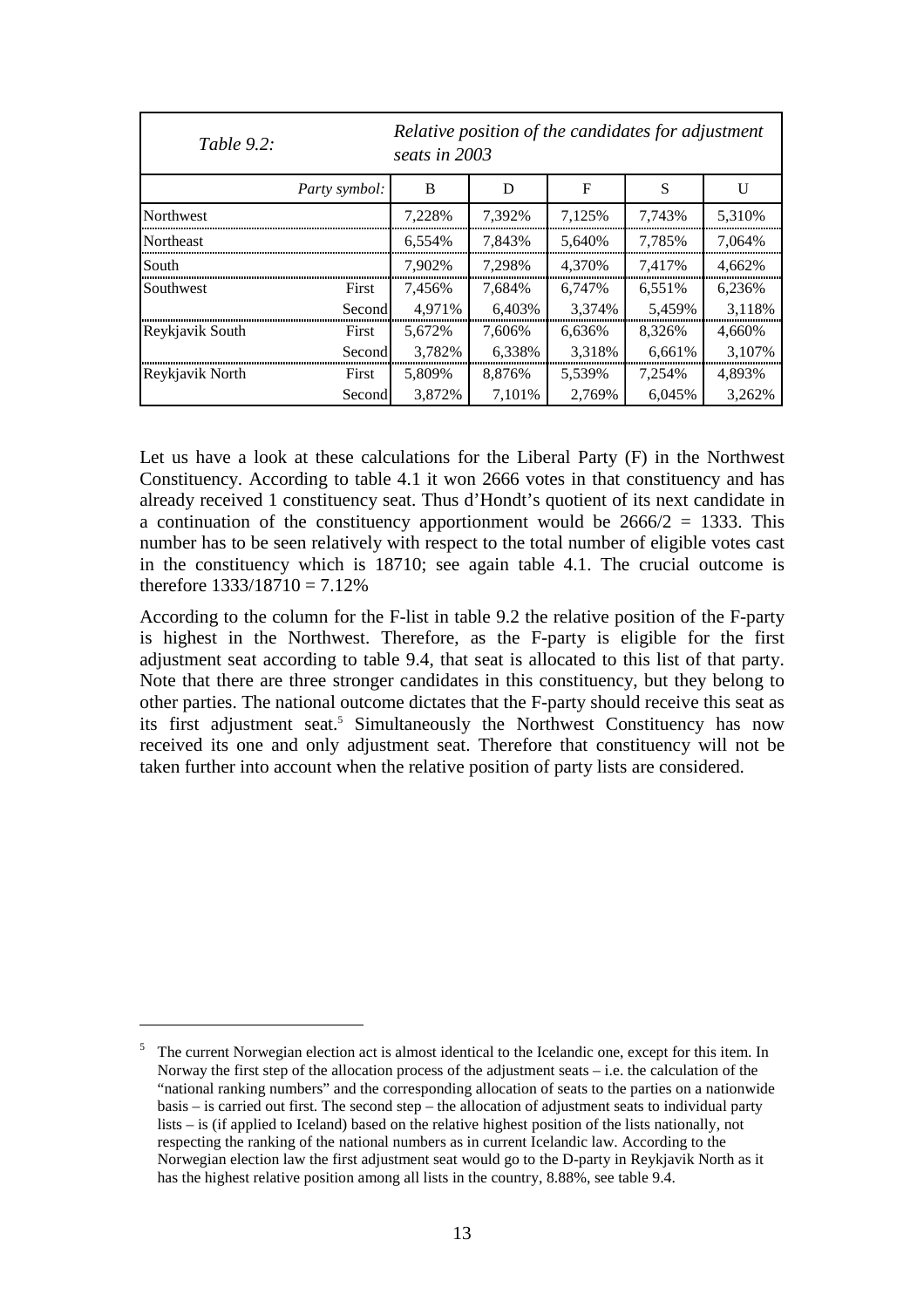| Table $9.3$ :  | Allocation of adjustment seats in 2003 |                                 |            |                              |  |  |  |  |  |
|----------------|----------------------------------------|---------------------------------|------------|------------------------------|--|--|--|--|--|
| Seat No.       | "National<br>ranking<br>numbers"       | Highest<br>relative<br>position | Party list | Constituency where allocated |  |  |  |  |  |
|                | 4508                                   | 7,125%                          | F          | Northwest                    |  |  |  |  |  |
| $\overline{c}$ | 3 3 8 1                                | 6,747%                          | F          | Southwest                    |  |  |  |  |  |
| 3              | 3 2 2 6                                | 7,064%                          | U          | Northeast                    |  |  |  |  |  |
| 4              | 3085                                   | 8,876%                          | D          | Reykjavik North              |  |  |  |  |  |
| 5              | 2984                                   | 8,326%                          | S          | Reykjavik South              |  |  |  |  |  |
| 6              | 2938                                   | 7,684%                          | D          | Southwest                    |  |  |  |  |  |
| 7              | 2835                                   | 7,417%                          | S          | South                        |  |  |  |  |  |
| 8              | 2805                                   | 7,606%                          | D          | Reykjavik South              |  |  |  |  |  |
| 9              | 2 707                                  | 5,809%                          | B          | Reykjavik North              |  |  |  |  |  |

Table 9.3 shows this allocation process of the 9 adjustment seats in total.

Until the sixth seat is allocated the candidate of the corresponding party with the highest relative position is selected. In allocating the  $6<sup>th</sup>$  seat the "national ranking" numbers" demand that it shall go to party D. The list of that party with the highest relative position is in the Northeast (7.84%), but the only adjustment seat of that constituency has already been taken. The highest relative position in those constituencies still with vacant seats is in the Southwest constituency (7.68%). Therefore this allocation takes place there.

In table 9.4 this allocation of adjustment seats is shown in total and finally the combined apportionment of constituency and adjustment seats in the 2003-elections is shown in table 9.5.

| Table $9.4$ :             |   |   | Apportionment of adjustment seats 2003 |  |        |
|---------------------------|---|---|----------------------------------------|--|--------|
| Party symbol:             | B | Ð | F                                      |  | Totals |
| Northwest                 |   |   |                                        |  |        |
| Northeast                 |   |   |                                        |  |        |
| South                     |   |   |                                        |  |        |
| Southwest                 |   |   |                                        |  |        |
| Reykjavik South           |   |   |                                        |  |        |
| Reykjavik North           |   |   |                                        |  |        |
| Adjustment seats in total |   |   |                                        |  |        |

Table 9.5 shows the combined results of tables 8.2 and 9.3.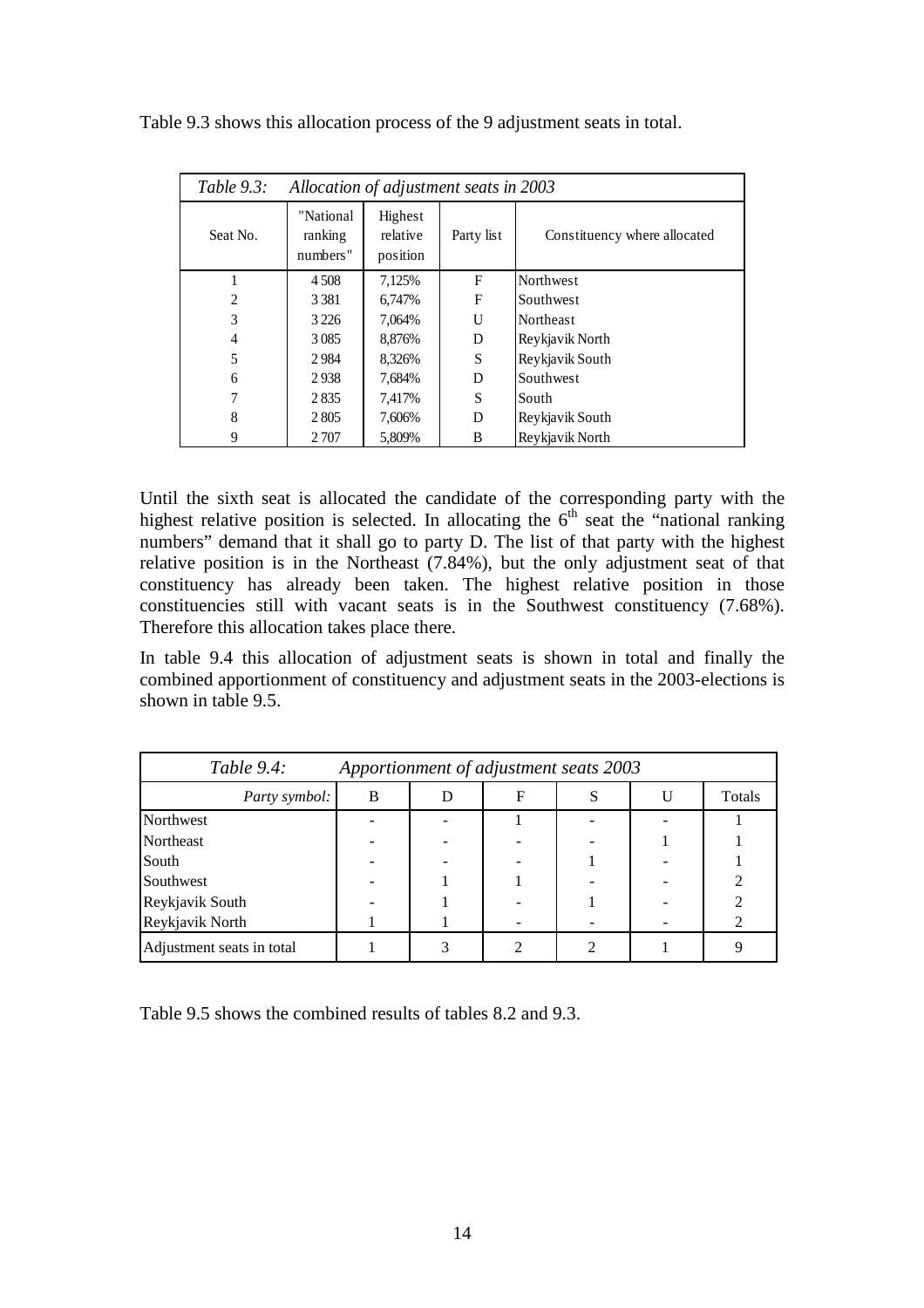| Table $9.5$ :<br>Apportionment of seats in 2003 |    |                |                |   |                          |   |   |        |
|-------------------------------------------------|----|----------------|----------------|---|--------------------------|---|---|--------|
| Party symbol:                                   | B  |                | F              | N | S                        | T |   | Totals |
| Northwest                                       | 2  | 3              | $\mathfrak{D}$ |   | $\overline{\mathcal{L}}$ |   |   | 10     |
| Northeast                                       | 4  | $\overline{2}$ |                |   | $\overline{c}$           |   | ∍ | 10     |
| South                                           | 2  | 3              |                |   |                          |   |   | 10     |
| Southwest                                       |    |                |                |   | 4                        |   |   |        |
| Reykjavik South                                 |    |                |                |   | 4                        |   |   |        |
| Reykjavik North                                 | 2  | 4              |                |   | 4                        |   |   | 11     |
| Seats in total                                  | 12 | 22             |                |   | 20                       |   |   | 63     |

It should be noted that the final national assignment of seats (last row in table 9.5) is a proportionally proper allocation of the seats, i.e. if all 63 seats were allocated to the parties on the basis of the sum of votes from all the constituencies (applying d'Hondt's method) the allocation would be the same.

#### *10. Apportionment of constituency seats in the 2007-elections*

Only the outcome, not the calculations, of the allocation steps will be shown in the case of the 2007-elections.

| Table 10.1:                 | Apportionment of constituency seats in 2007 |    |   |              |                |                |                |
|-----------------------------|---------------------------------------------|----|---|--------------|----------------|----------------|----------------|
| Party symbol:               | <sub>B</sub>                                | D  | F | I            | S              | V              | Totals         |
| Northwest                   |                                             | 3  | 1 |              | $\overline{c}$ | 1              | 8              |
| Northeast                   | $\overline{c}$                              | 3  |   |              | $\overline{2}$ | 2              | 9              |
| South                       | $\overline{2}$                              | 4  |   |              | $\overline{2}$ |                | 9              |
| Southwest                   |                                             | 5  |   |              | 3              |                | 10             |
| Reykjavik South             |                                             | 5  |   |              | 3              |                | 9              |
| Reykjavik North             |                                             | 4  |   |              | 3              | $\overline{c}$ | 9              |
| Constituency seats in total | 6                                           | 24 | 1 |              | 15             | 8              | 54             |
| Party symbol:               | B                                           | D  |   | $\mathbf{F}$ | S              | V              | Totals         |
| Northwest                   |                                             |    |   | 1            |                |                |                |
| Northeast                   |                                             |    |   |              |                |                |                |
| South                       |                                             |    |   |              |                |                |                |
| Southwest                   |                                             |    |   |              |                |                | $\overline{2}$ |
| Reykjavik South             |                                             |    |   |              |                |                | $\overline{2}$ |
| Reykjavik North             |                                             |    |   |              | $\overline{2}$ |                | $\mathfrak{D}$ |
| Adjustment seats in total   | 1                                           |    |   | 3            | 3              |                | 9              |

| Table 10.3:     | Apportionment of seats in total in 2007 |    |   |                             |   |        |
|-----------------|-----------------------------------------|----|---|-----------------------------|---|--------|
| Party symbol:   | B                                       |    | F | S                           |   | Totals |
| Northwest       |                                         |    | ∍ |                             |   |        |
| Northeast       |                                         |    |   | $\mathcal{D}$               | っ | 10     |
| South           | $\mathfrak{D}$                          |    |   | $\mathcal{D}_{\mathcal{A}}$ |   | 10     |
| Southwest       |                                         | 6  |   |                             |   | 12     |
| Reykjavik South |                                         |    |   |                             |   | 11     |
| Reykjavik North |                                         |    |   |                             | 2 | 11     |
| Seats in total  |                                         | 25 |   | 18                          |   | 63     |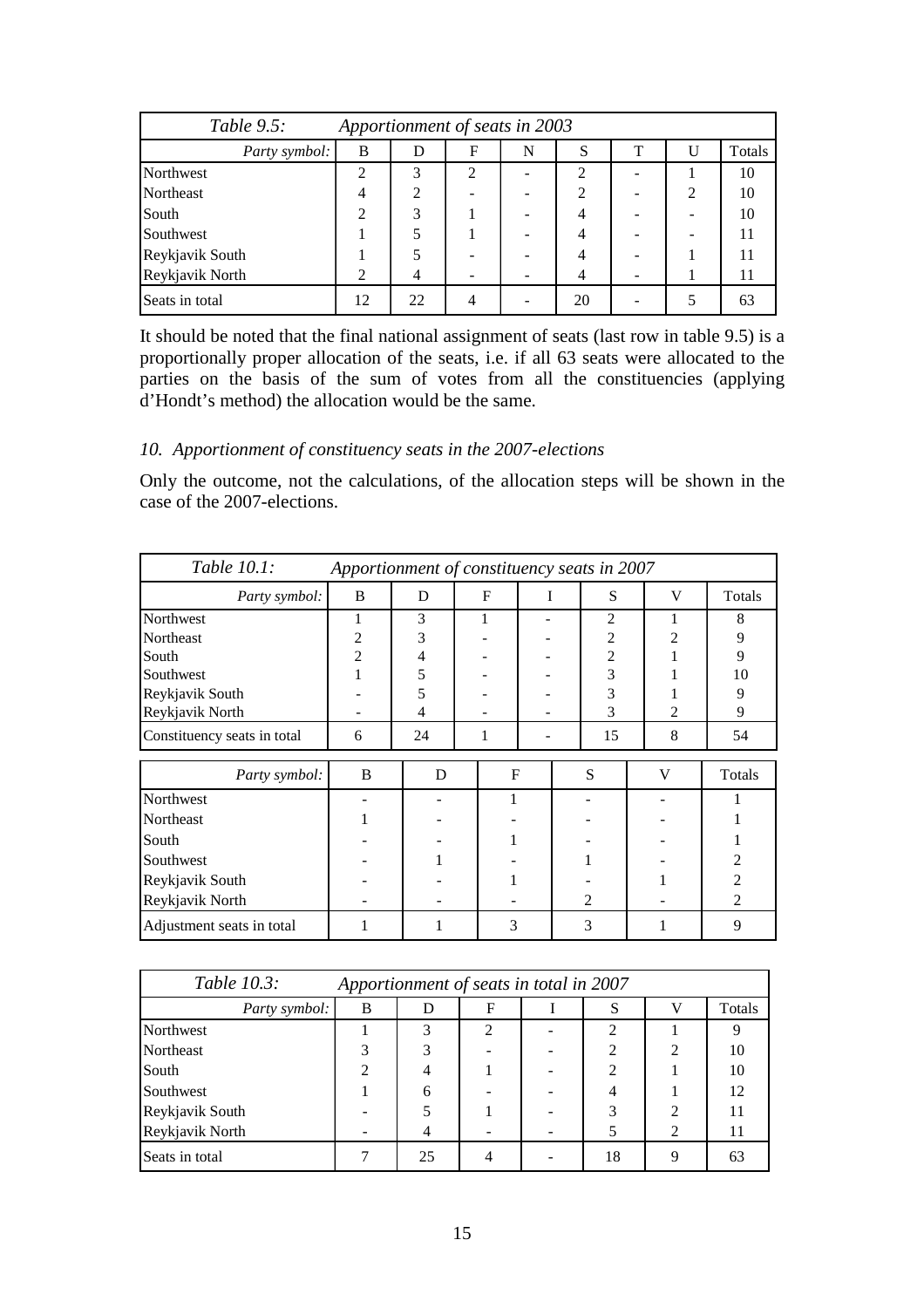As in the 2003-elections the final allocation of all 63 seats is proportionally fair given the 5%-threshold which excludes the party I from sharing adjustment seats.

#### *11. Apportionment of seats in the 2007-elections*

Only the outcome, not the calculations, of the allocation steps will be shown in the case of the 2007-elections.

| Table $11.1$ :<br>Apportionment of constituency seats in 2007 |   |    |   |  |    |                             |        |
|---------------------------------------------------------------|---|----|---|--|----|-----------------------------|--------|
| Party symbol:                                                 | B |    | F |  | S  |                             | Totals |
| Northwest                                                     |   |    |   |  |    |                             |        |
| Northeast                                                     |   |    |   |  |    | ◠                           |        |
| South                                                         |   |    |   |  |    |                             |        |
| Southwest                                                     |   |    |   |  |    |                             | 10     |
| Reykjavik South                                               |   |    |   |  |    |                             |        |
| Reykjavik North                                               |   |    |   |  |    | $\mathcal{D}_{\mathcal{A}}$ |        |
| Constituency seats in total                                   | 6 | 24 |   |  | 15 |                             | 54     |

| Table 11.2:               |   |   | Apportionment of adjustment seats in 2007 |        |
|---------------------------|---|---|-------------------------------------------|--------|
| Party symbol:             | B | F | S                                         | Totals |
| Northwest                 |   |   |                                           |        |
| Northeast                 |   |   |                                           |        |
| South                     |   |   |                                           |        |
| Southwest                 |   |   |                                           |        |
| Reykjavik South           |   |   |                                           |        |
| Reykjavik North           |   |   | $\mathfrak{D}$                            |        |
| Adjustment seats in total |   |   |                                           |        |

| Table 11.3:     |                | Apportionment of seats in 2007 |   |    |   |        |
|-----------------|----------------|--------------------------------|---|----|---|--------|
| Party symbol:   | B              | Ð                              | F |    |   | Totals |
| Northwest       |                | 3                              |   | ∍  |   |        |
| Northeast       |                |                                |   |    |   | 10     |
| South           | $\mathfrak{D}$ |                                |   |    |   | 10     |
| Southwest       |                | 6                              |   |    |   | 12     |
| Reykjavik South |                |                                |   |    | ∍ | 11     |
| Reykjavik North |                |                                |   |    |   | 11     |
| Seats in total  |                | 25                             |   | 18 |   | 63     |

As in the 2003-elections the final allocation of all 63 seats is proportionally fair given the 5%-threshold which excludes the party I from sharing adjustment seats.

#### *12. Apportionment of seats in the 2009-elections*

Again only the outcome, not the calculations, of the allocation steps will be shown in the case of the 2009-elections.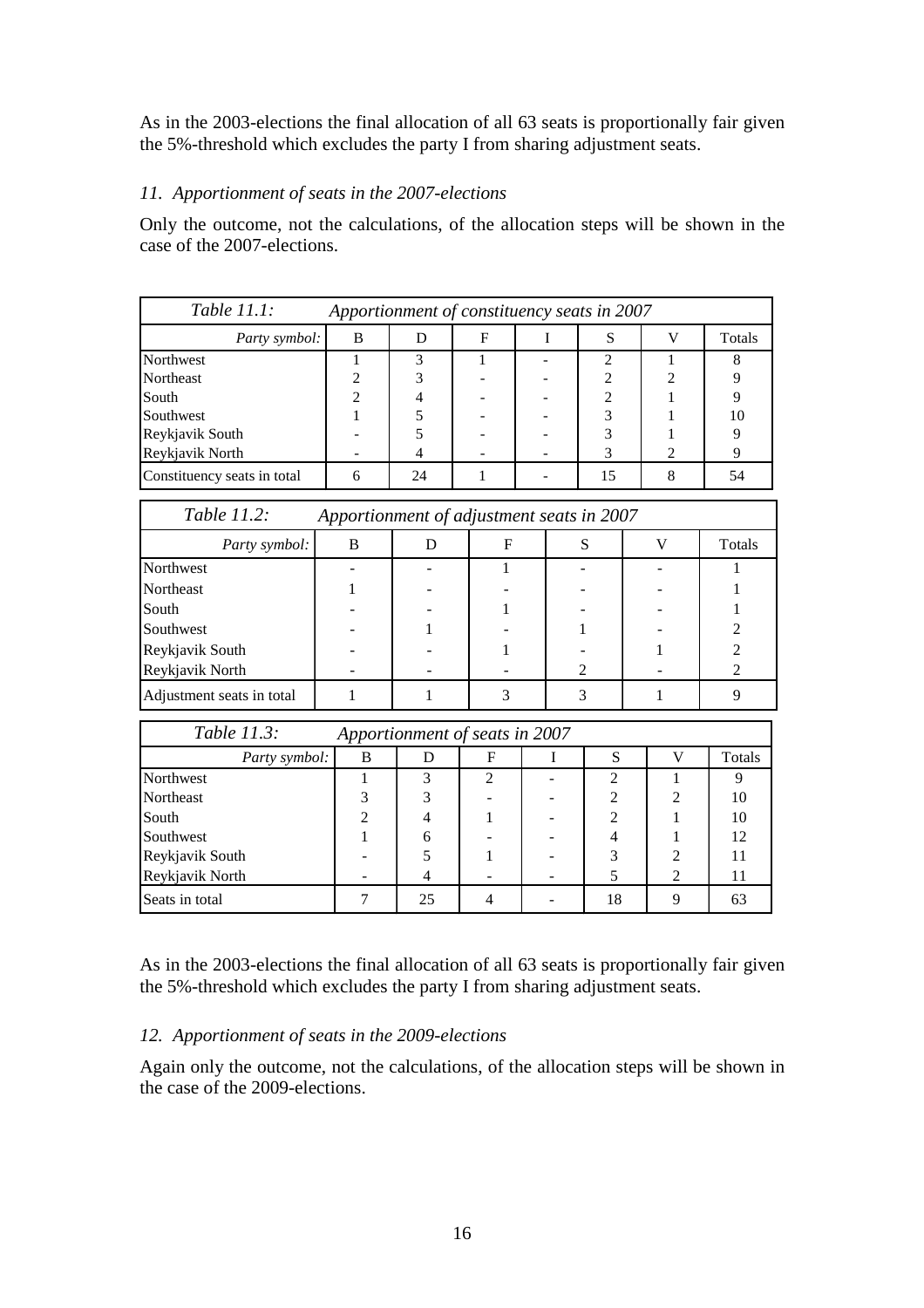| Table $12.1$ :              |   |                |   | Apportionment of constituency seats in 2009 |                             |    |        |
|-----------------------------|---|----------------|---|---------------------------------------------|-----------------------------|----|--------|
| Party symbol:               | B | D              | F | P                                           | S                           |    | Totals |
| Northwest                   | 2 | $\mathcal{L}$  |   |                                             | $\mathcal{D}_{\mathcal{L}}$ |    | 8      |
| <b>Northeast</b>            | ∍ | $\overline{c}$ |   |                                             | $\mathcal{D}$               | 3  |        |
| South                       | ↑ | 3              |   |                                             | 3                           |    |        |
| Southwest                   |   | 3              |   |                                             | 3                           | ◠  | 10     |
| Reykjavik South             |   | ↑              |   |                                             | 3                           |    |        |
| Reykjavik North             |   | ↑              |   |                                             | 3                           | ↑  |        |
| Constituency seats in total | Q | 14             |   |                                             | 16                          | 12 | 54     |

| Table 12.2:               |   |   | Apportionment of adjustment seats in 2009 |   |   |   |        |
|---------------------------|---|---|-------------------------------------------|---|---|---|--------|
| Party symbol:             | B | D | F                                         | O | P | S | Totals |
| Northwest                 |   |   |                                           |   |   |   |        |
| Northeast                 |   |   |                                           |   |   |   |        |
| South                     |   |   |                                           |   |   |   |        |
| Southwest                 |   |   |                                           |   |   |   |        |
| Reykjavik South           |   |   |                                           |   |   |   |        |
| Reykjavik North           |   |   |                                           |   |   |   |        |
| Adjustment seats in total |   |   |                                           |   |   |   |        |

| Table 12.3:     |   |                             |   | Apportionment of seats in total in 2009 |    |    |        |
|-----------------|---|-----------------------------|---|-----------------------------------------|----|----|--------|
| Party symbol:   | B | Ð                           | F |                                         | S  |    | Totals |
| Northwest       |   | $\mathcal{D}_{\mathcal{L}}$ |   |                                         | 2  | 3  |        |
| Northeast       |   | $\mathfrak{D}$              |   |                                         |    | 3  | 10     |
| South           | ◠ | 3                           |   |                                         | 3  |    | 10     |
| Southwest       |   | 4                           |   |                                         |    | っ  | 12     |
| Reykjavik South |   | 3                           |   |                                         |    | っ  |        |
| Reykjavik North |   | $\mathcal{D}_{\mathcal{L}}$ |   |                                         | 4  | 3  |        |
| Seats in total  |   | 16                          |   | 4                                       | 20 | 14 | 63     |

As in both previous elections under the current act, in 2003 and 2007, the final allocation of all 63 seats is proportionally fair, given the 5%-threshold. In the 2009 elections parties F and P are excluded from taking part in the allocation of the adjustment seats. However, even if the threshold is eliminated neither of these two parties would have gained any seats at all.

#### *13. Assignment of seats to individual candidates, illustrated by the 2007-outcome*

As mentioned in the introduction, section 2, lists are nominated in ranked order by the candidature. However, the electors have the right to alter this order by renumbering individual candidates or to cross out those that they do not like. How this can be done is illustrated by an (constructed) example in the left half of table 13.1.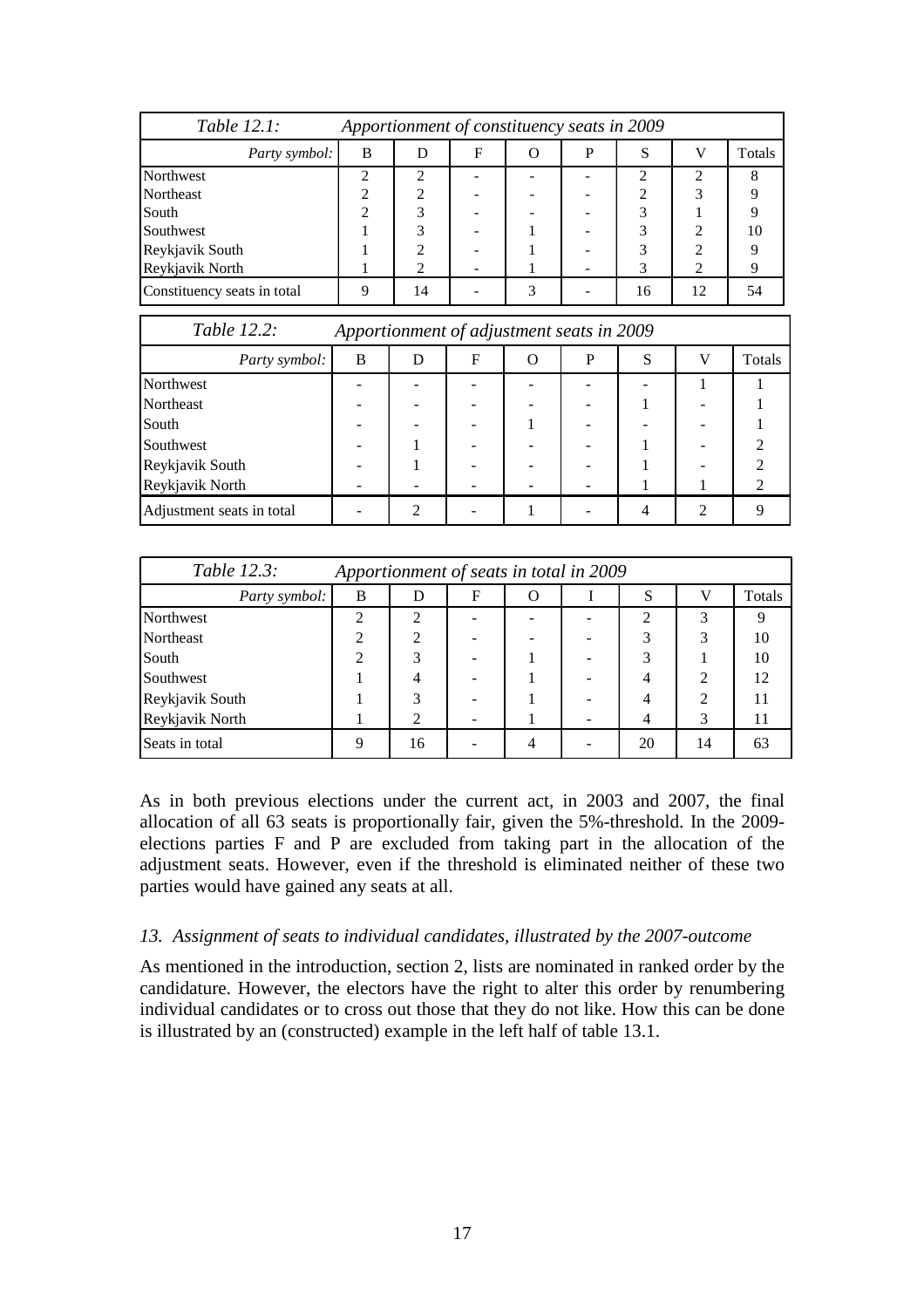| Table $13.1$ :  |                               | Example of a changed ballot                  |                                         |                      |                      |  |  |  |  |
|-----------------|-------------------------------|----------------------------------------------|-----------------------------------------|----------------------|----------------------|--|--|--|--|
| Nomi-           | Re-                           | Name of candidate                            | New ranking                             | Share of a vote      |                      |  |  |  |  |
| nation<br>order | ordering<br>by the<br>elector | The elector has crossed<br>out one candidate | after changes<br>made by the<br>elector | If no re-<br>ranking | After re-<br>ranking |  |  |  |  |
|                 |                               | Jón Jónsson                                  | $\mathcal{D}_{\mathcal{L}}$             | 1,00                 | 0,75                 |  |  |  |  |
| $\overline{2}$  |                               | <del>Anna Sigurðardóttir</del>               |                                         | 0,75                 | 0,00                 |  |  |  |  |
| 3               | $\mathcal{I}$                 | Guðrún Magnúsdóttir                          |                                         | 0.50                 | 1,00                 |  |  |  |  |
|                 |                               | Pétur Guðmundsson                            | 3                                       | 0.25                 | 0,50                 |  |  |  |  |
| 5               |                               | Sigríður Björnsdóttir                        | Candidates in places 5, 6 etc. are      |                      |                      |  |  |  |  |
| 6               | 2                             | Magnús Jónsson                               |                                         | ignored (see text)   |                      |  |  |  |  |
|                 |                               |                                              |                                         |                      |                      |  |  |  |  |

The changes made by the elector apply only to the candidates in first places on the list equal to twice the number of seats allocated to the list (but with a minimum of three). It is assumed in the example of table 13.1 that the particular list has won 2 seats, hence the first 4 candidates are affected by the manipulations of the elector. The elector's re-ranking of the candidate in place 6 is thus ignored. The ranking of these top 4 candidates are evaluated on the basis of the *Borda-*method. The top candidate is assigned a value of 1 full so-called *personal vote*, the next one 1/4 less or 0.75 of a vote etc., since the ranking applies to 4 candidates. The personal votes of these candidates are shown in the two last columns of table 13.1, first as if the elector would not have made any changes on the ballot. The last column shows these vote-values taking care of the changes made by the elector. Note in particular that the candidate that the elector crossed out gets a zero vote.

The personal votes thus calculated are summed up for each of the eligible candidates on the list and is the basis for the assignment of the seats acquired by the list to these candidates.

Unfortunately the only effective way for the electors to change the order of candidates is to use the "negative" method of crossing out candidates. Table 13.2 shows how a united group of electors can achieve that a candidate is re-ranked up one place by crossing out the candidate above him and placing the favored candidate in place 1. The minimum size of this group needed to lift a candidate up one step depends on the number of seats acquired by the list and ranges from 25% down to 7.7% if the list has won 6 seats.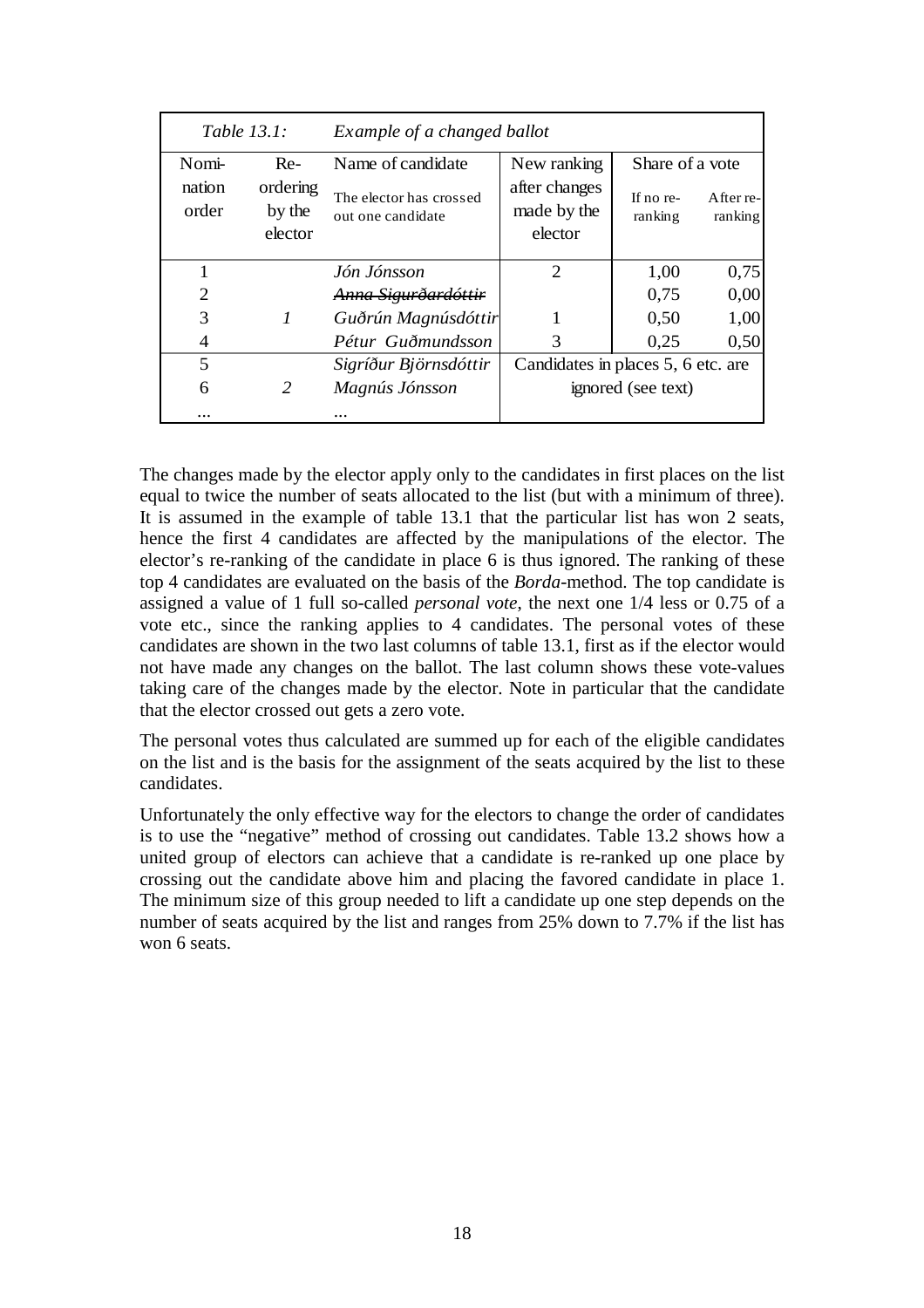| <i>Table 13.2:</i> | Minimum relative size of a group of electors of a particular list<br>needed to lift a candidate up one place by crossing out the one<br>above him and ranking the favored candidate as no. 1 |  |  |  |  |  |  |
|--------------------|----------------------------------------------------------------------------------------------------------------------------------------------------------------------------------------------|--|--|--|--|--|--|
| Number of seats    |                                                                                                                                                                                              |  |  |  |  |  |  |
| allocated to the   | Portion of the voters of the list                                                                                                                                                            |  |  |  |  |  |  |
| list               |                                                                                                                                                                                              |  |  |  |  |  |  |
|                    | 25,0%                                                                                                                                                                                        |  |  |  |  |  |  |
| 2                  | 20.0%                                                                                                                                                                                        |  |  |  |  |  |  |
| 3                  | 14.3%                                                                                                                                                                                        |  |  |  |  |  |  |
| 4                  | 11.1%                                                                                                                                                                                        |  |  |  |  |  |  |
|                    | 9,1%                                                                                                                                                                                         |  |  |  |  |  |  |
|                    | 7.7%                                                                                                                                                                                         |  |  |  |  |  |  |

In the elections 2007 changes by the electors made a difference for the first time since 1946. It should be noted however that in the period 1959-2000 the rules of calculating the personal votes were different making it very difficult for the electors to have any influence.

In the 2007-elections two candidates (incidentally) from the same party but in different constituencies dropped down one place on their lists due to ballot changes (mainly by being crossed out). However, neither of them lost their seat in the Parliament.

Table 13.3 shows these personal votes in South Constituency for the nine constituency seats. Candidate no. 3 on the list of the *Independence Party* (D) was lifted up to place 2 whereas the candidate ranked by the party in place 2 dropped down to place 3. The party, i.e. its list, got 4 seats so no harm was done!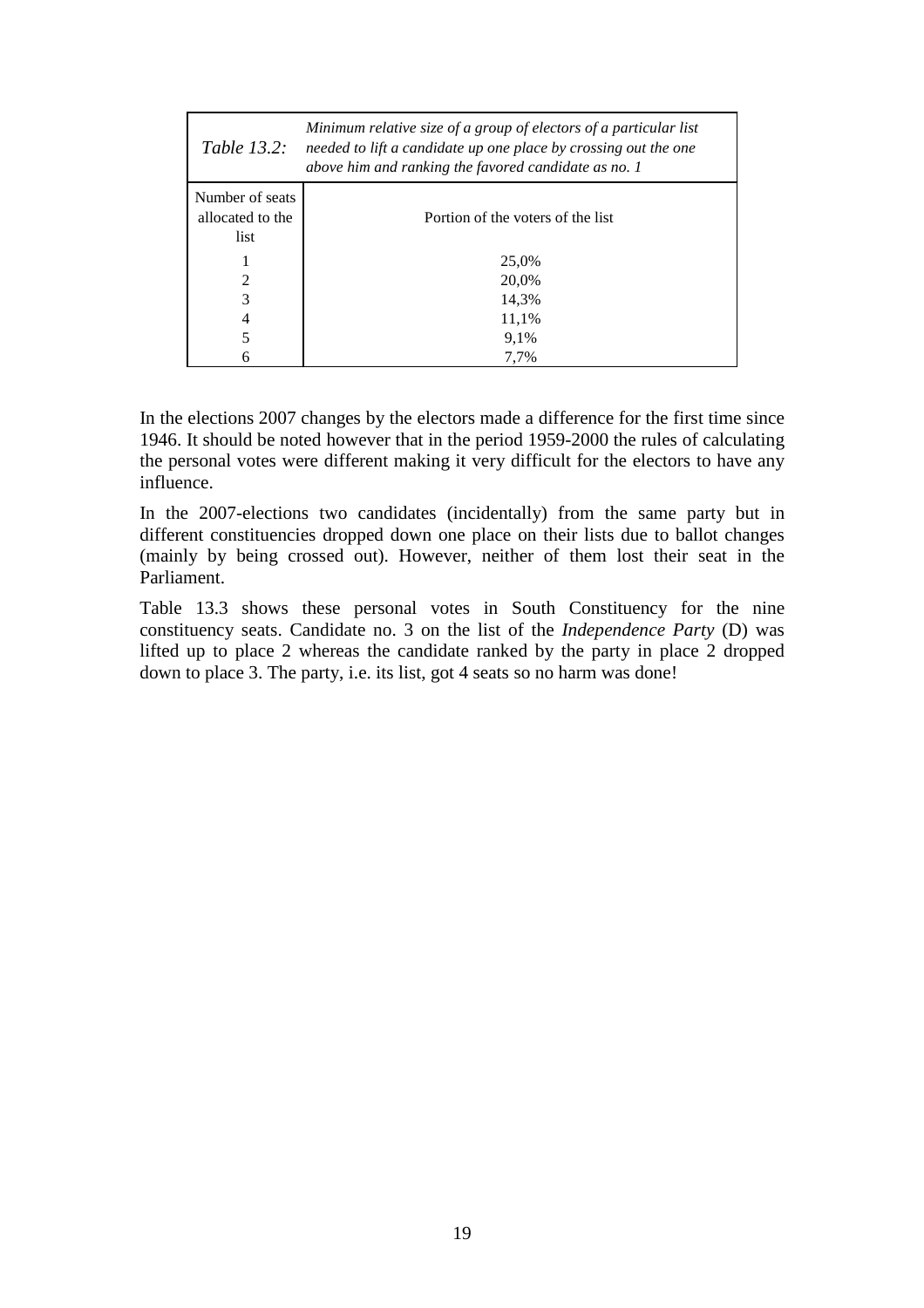| Personal votes of candidates in South<br>Table 13.3:<br>Constituency in 2007 with and without<br>changes made by the electors |                        |                |                    |                        |                             |
|-------------------------------------------------------------------------------------------------------------------------------|------------------------|----------------|--------------------|------------------------|-----------------------------|
| $Allo-$                                                                                                                       | Name of candidate      | Party          | Nomi-              | Personal votes         | Personal votes              |
| cation<br>order of                                                                                                            |                        | symbol         | nation<br>order on | taking into<br>account | with these<br>changes being |
| seats                                                                                                                         |                        |                | the lists          | changes made           | ignored                     |
|                                                                                                                               |                        |                |                    | by the electors        |                             |
| 1                                                                                                                             | Árni M. Mathiesen      | D              |                    | 8904                   | 9120                        |
| 2                                                                                                                             | Björgvin G. Sigurðsson | S              | 1                  | 6737                   | 6783                        |
| 3                                                                                                                             | Guðni Ágústsson        | B              | 1                  | 4700                   | 4745                        |
| $\overline{4}$                                                                                                                | Kjartan Þ. Ólafsson    | D              | 3                  | 7054                   | 6840                        |
| 5                                                                                                                             | Lúðvík Bergvinsson     | S              | $\overline{2}$     | 4958                   | 5087                        |
| $\overline{6}$                                                                                                                | Árni Johnsen           | $\overline{D}$ | $\overline{2}$     | 6284                   | 7980                        |
| 7                                                                                                                             | Atli Gíslason          | V              | 1                  | 2493                   | 2498                        |
| 8                                                                                                                             | Bjarni Harðarson       | B              | $\overline{2}$     | 3554                   | 3559                        |
| 9                                                                                                                             | Björk Guðjónsdóttir    | D              | $\overline{4}$     | 5965                   | 5700                        |

The voters of the *Independence Party* (D) forced another switching of candidates in Reykjavik South between candidates no. 2 and 3 on that list. Again this did not change the composition of the Parliament.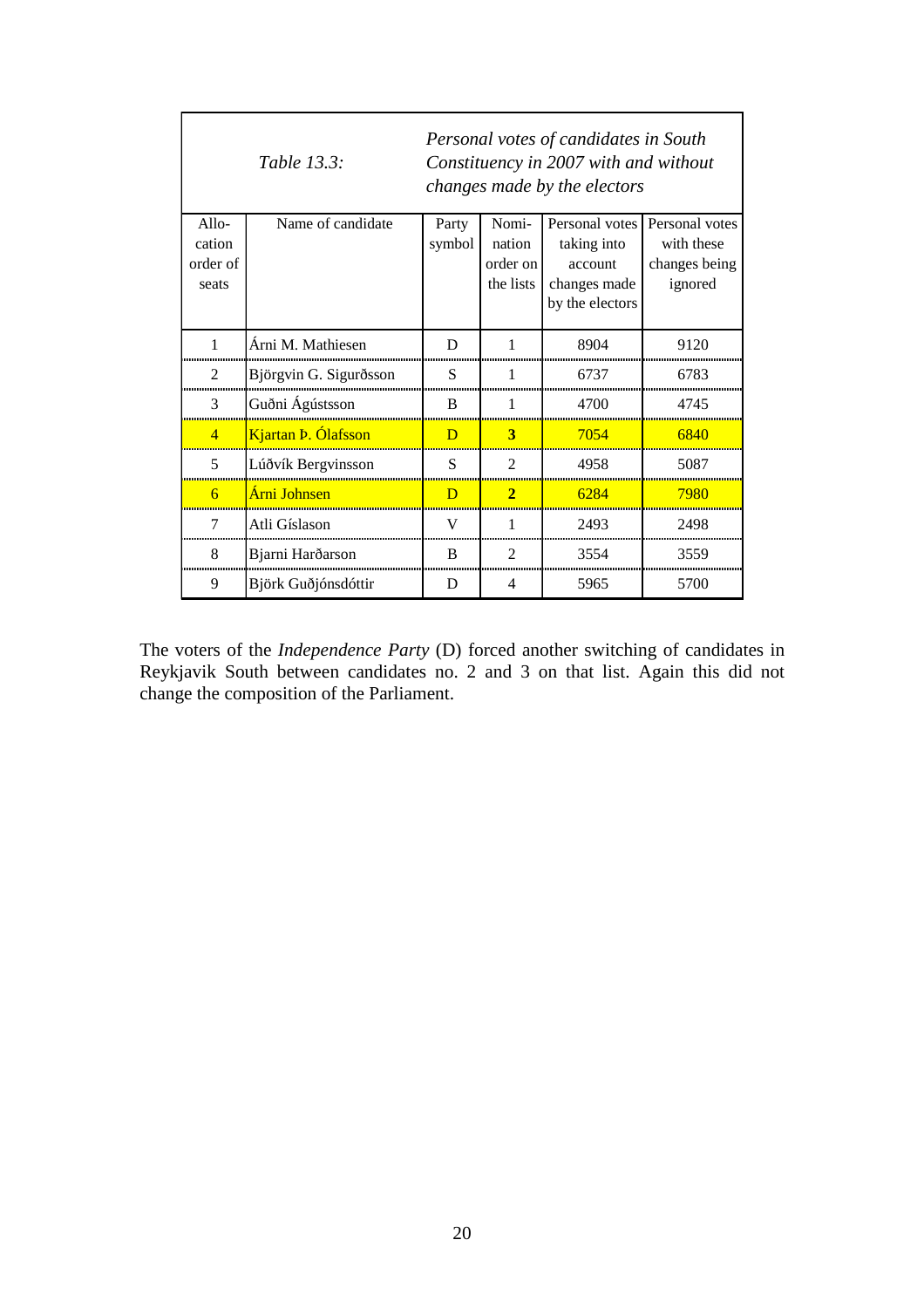|                   | Table 13.4:                    |                 |                 | Personal votes of candidates in the<br>Reykjavik South in 2007 with and<br>without changes made by the electors |                              |
|-------------------|--------------------------------|-----------------|-----------------|-----------------------------------------------------------------------------------------------------------------|------------------------------|
| $Allo-$<br>cation | Name of candidate              | Party<br>symbol | Nomi-<br>nation | Personal votes<br>taking into                                                                                   | Personal votes<br>with these |
| order of          |                                |                 | order           | account                                                                                                         | changes being                |
| seats             |                                |                 | on the<br>lists | changes made<br>by the electors                                                                                 | ignored                      |
|                   |                                |                 |                 |                                                                                                                 |                              |
| 1                 | Geir H. Haarde                 | D               | 1               | 13822                                                                                                           | 13846                        |
| 2                 | Ingibjörg Sólrún Gísladóttir   | S               | 1               | 10090                                                                                                           | 10234                        |
| 3                 | <b>Illugi Gunnarsson</b>       | $\overline{D}$  | 3               | 11310                                                                                                           | 11077                        |
| 4                 | Ágúst Ólafur Ágústsson         | S               | $\mathfrak{D}$  | 8523                                                                                                            | 8528                         |
| 5                 | Kolbrún Halldórsdóttir         | $\mathbf{V}$    | 1               | 4941                                                                                                            | 5065                         |
| 6                 | <b>Björn Bjarnason</b>         | $\overline{D}$  | $\overline{2}$  | 10187                                                                                                           | 12461                        |
| 7                 | Ásta Möller                    | D               | 4               | 9866                                                                                                            | 9692                         |
| 8                 | Ásta Ragnheiður Jóhannesdóttir | S               | 3               | 6826                                                                                                            | 6823                         |
| 9                 | <b>Birgir Armannsson</b>       | D               | 5               | 8551                                                                                                            | 8308                         |

#### *14. Assignment of seats to individual candidates in the 2009-elections*

Again in the 2009-elections two candidates on the party lists of the *Independence Party* (D), as in 2007, dropped down one place on their lists due to ballot changes (mainly by being crossed out). However, as in 2007, neither of them lost their seat in the Parliament.

Table 14.1 shows these personal votes in South Constituency for the nine constituency seats. Just as in 2007 candidate no. 3 on the list of the *Independence Party* (D) was lifted up to place 2 whereas the candidate ranked by the party in place 2 dropped down to place 3.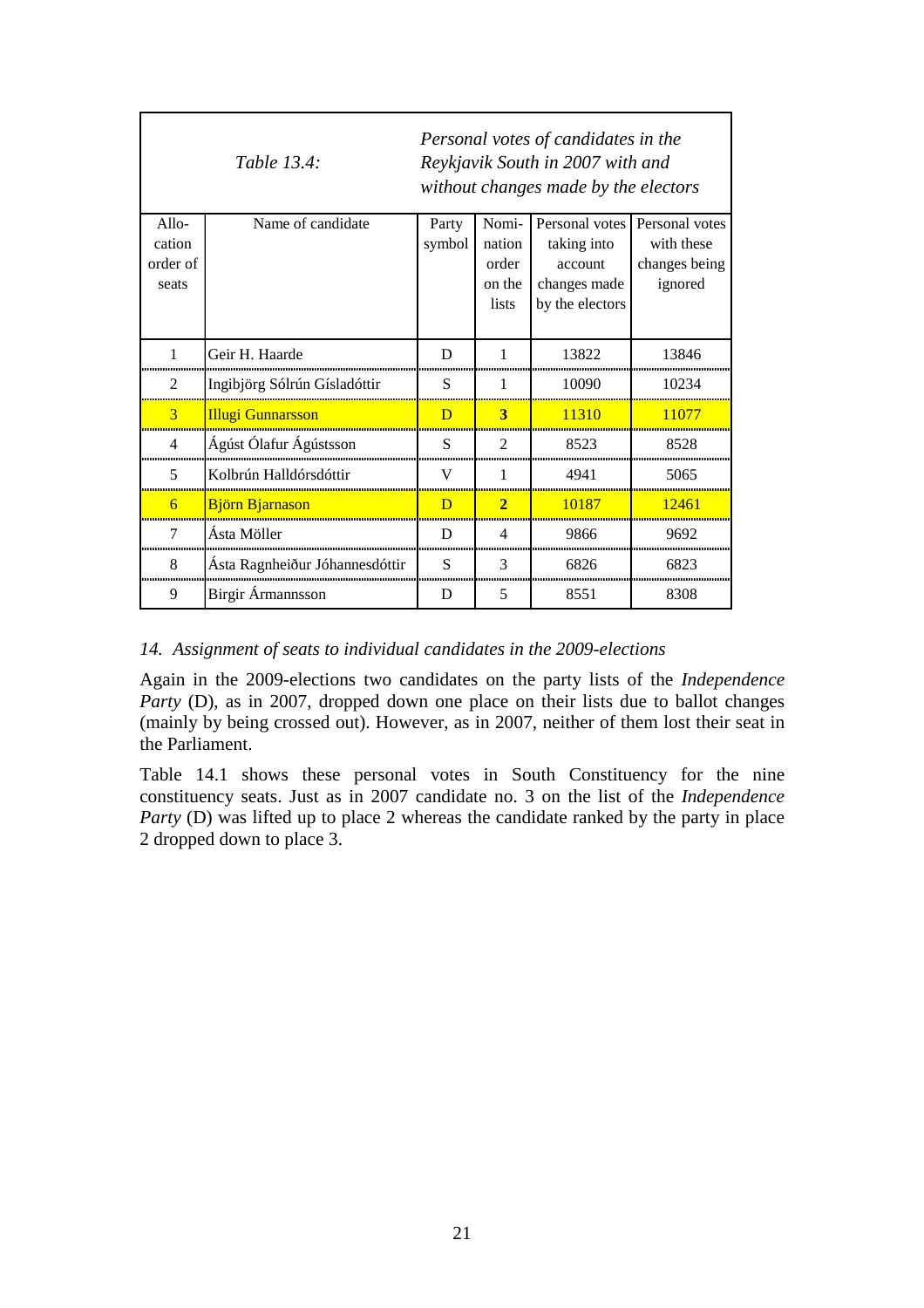| Personal votes of candidates in South<br><i>Table 14.1:</i><br>Constituency in 2009 with and without<br>changes made by the electors |                            |                |                 |                        |                             |  |
|--------------------------------------------------------------------------------------------------------------------------------------|----------------------------|----------------|-----------------|------------------------|-----------------------------|--|
| $Allo-$                                                                                                                              | Name of candidate          | Party          | Nomi-           | Personal votes         | Personal votes              |  |
| cation<br>order of                                                                                                                   |                            | symbol         | nation<br>order | taking into<br>account | with these<br>changes being |  |
| seats                                                                                                                                |                            |                | on the          | changes made           | ignored                     |  |
|                                                                                                                                      |                            |                | lists           | by the electors        |                             |  |
|                                                                                                                                      |                            |                |                 |                        |                             |  |
| $\mathbf{1}$                                                                                                                         | Björgvin G. Sigurðsson     | S              | 1               | 6925                   | 7541                        |  |
| $\overline{2}$                                                                                                                       | Ragnheiður Elín Árnadóttir | D              | 1               | 6904                   | 7073                        |  |
| 3                                                                                                                                    | Sigurður Ingi Jóhannsson   | B              | 1               | 5363                   | 5390                        |  |
| $\overline{4}$                                                                                                                       | Atli Gíslason              | V              | 1               | 4580                   | 4615                        |  |
| 5                                                                                                                                    | Oddný G. Harðardóttir      | S              | 2               | 6344                   | 6284                        |  |
| 6                                                                                                                                    | Unnur Brá Konráðsdóttir    | $\overline{D}$ | 3               | 4898                   | 4715                        |  |
| 7                                                                                                                                    | Eygló Þóra Harðardóttir    | B              | $\overline{2}$  | 3994                   | 4043                        |  |
| 8                                                                                                                                    | Róbert Marshall            | S              | 3               | 5094                   | 5027                        |  |
| 9                                                                                                                                    | Árni Johnsen               | D              | $\overline{2}$  | 4781                   | 5894                        |  |

The voters of the *Independence Party* (D) forced another switching of candidates in Reykjavik South between candidates no. 1 and 2 on that list. Again this did not change the composition of the Parliament.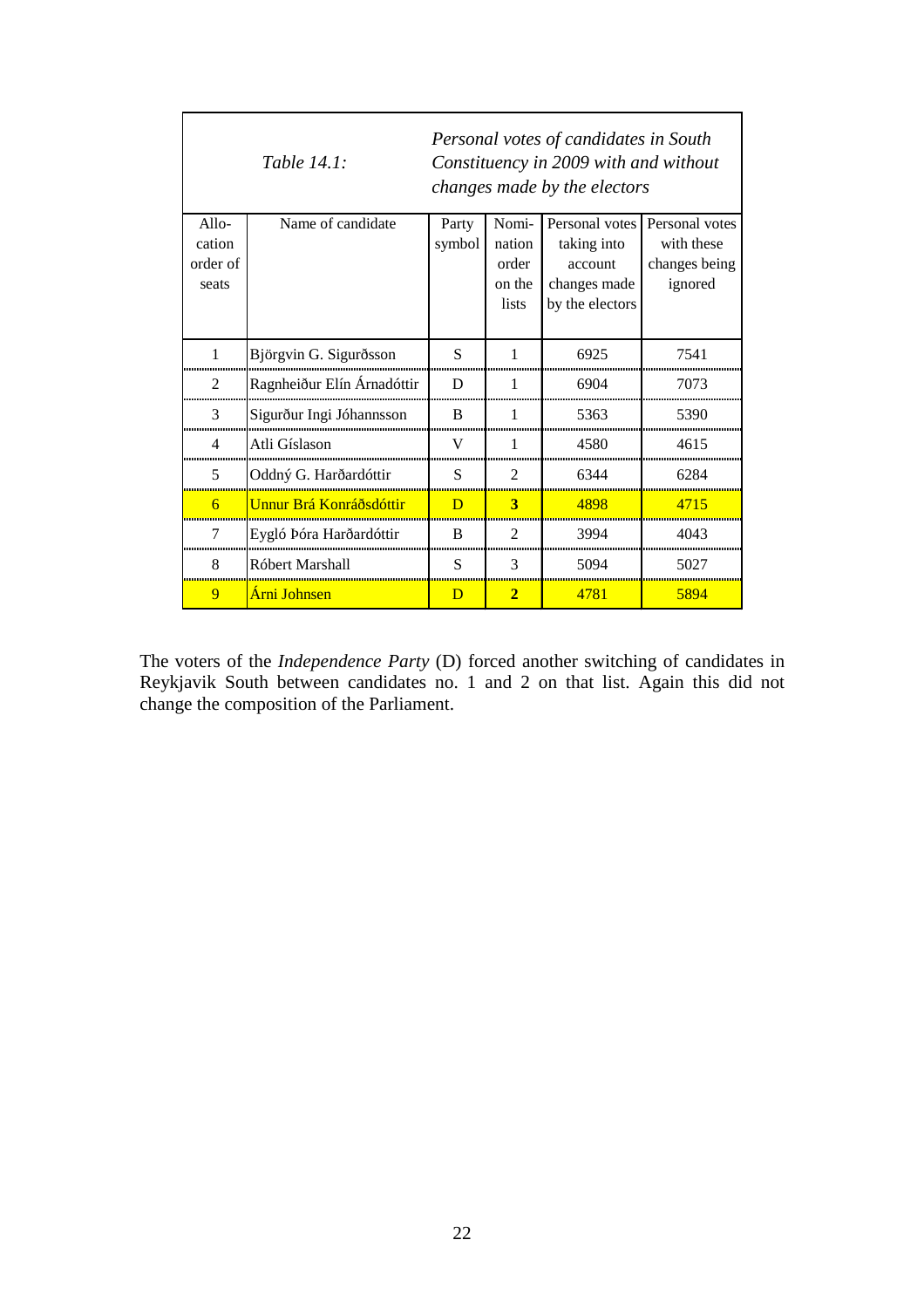|                                        | Table 14.2:                   |                 |                                             | Personal votes of candidates in<br>Reykjavik South in 2009 with and<br>without changes made by the electors |                                                          |
|----------------------------------------|-------------------------------|-----------------|---------------------------------------------|-------------------------------------------------------------------------------------------------------------|----------------------------------------------------------|
| $Allo-$<br>cation<br>order of<br>seats | Name of candidate             | Party<br>symbol | Nomi-<br>nation<br>order<br>on the<br>lists | Personal votes<br>taking into<br>account<br>changes made<br>by the electors                                 | Personal votes<br>with these<br>changes being<br>ignored |
| 1                                      | Össur Skarphéðinsson          | S               | 1                                           | 10363                                                                                                       | 11667                                                    |
| $\overline{2}$                         | Ólöf Nordal                   | D               | $\overline{2}$                              | 6999                                                                                                        | 6843                                                     |
| 3                                      | Svandís Svavarsdóttir         | $\mathbf V$     | 1                                           | 8062                                                                                                        | 8106                                                     |
| $\overline{4}$                         | Sigríður Ingibjörg Ingadóttir | S               | 2                                           | 10310                                                                                                       | 10209                                                    |
| 5                                      | Guðlaugur Þór Þórðarson       | $\overline{D}$  | $\mathbf{1}$                                | 6269                                                                                                        | 8211                                                     |
| 6                                      | Lilja Mósesdóttir             | V               | 2                                           | 6048                                                                                                        | 6080                                                     |
| 7                                      | Skúli Helgason                | S               | 3                                           | 8807                                                                                                        | 8750                                                     |
| 8                                      | Vigdís Hauksdóttir            | B               | 1                                           | 3391                                                                                                        | 3435                                                     |
| 9                                      | Birgitta Jónsdóttir           | O               | 1                                           | 3018                                                                                                        | 3076                                                     |

#### *15. Magnitude of changes made by the voters on the party lists*

 $\overline{a}$ 

As previously stated the new election law of 2000 gives the voters more power than before to implement changes in the order of names on the party lists. Table 15.1 shows an indicator of the magnitude of these changes.<sup>6</sup>

The table shows that the changes have been increasing in the three elections held since the new law came into force. Furthermore it shows that the *Independence Party* (D) is the main "victim" of changes. There are certainly several explanations, like the turmoil in the society in the wake of the collapse of the banks shortly before the last elections, increased dissatisfaction with the candidates at least within some of the parties or that the voters were gradually becoming aware of the increased power given to them to make changes.

<sup>6</sup> The "indicator" shows the number of cases where changes made on a ballot have had the effect that a candidate is moved down on the list. If this happens to two candidates they are counted as two cases. Usually reranking a candidate down on the list has the effect that another is moved upwards. In order not to count the same case twice this is ignored. The data allows only those candidates to be counted that are (originally) filling seats that lead to seats in the parliament or to suplimentary seats. Only those parties that candidated in all elections are taken into account. Finally these numbers are made comparable by evaluating them in relation to the number of votes cast for these particular parties in the respective constituency or nationwide for the respective party.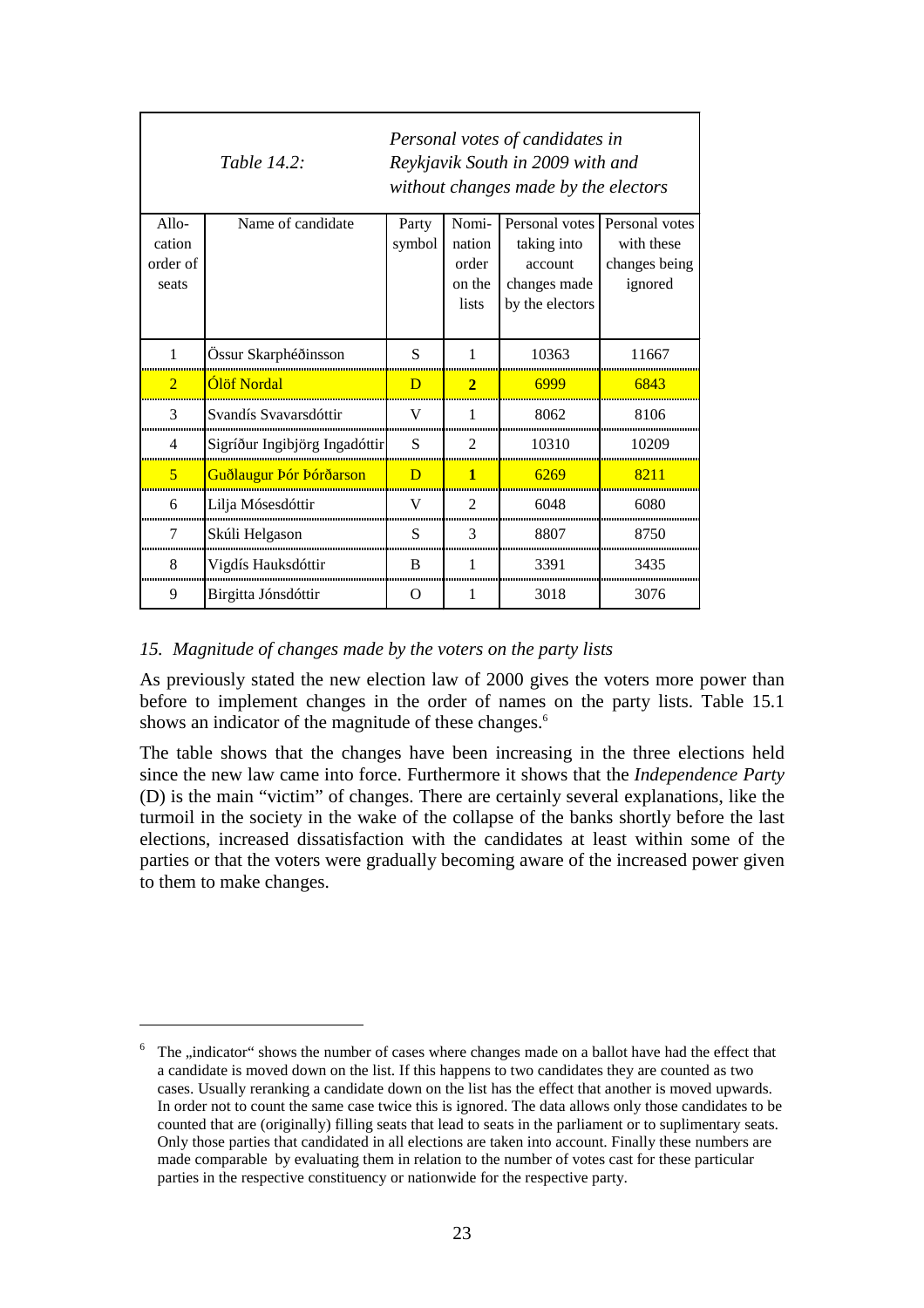| Comparison of changes made by voters on the<br>Table 15.1:<br>lists of candidates |                  |       |       |       |        |  |  |  |
|-----------------------------------------------------------------------------------|------------------|-------|-------|-------|--------|--|--|--|
| By constituencies                                                                 |                  |       | 2003  | 2007  | 2009   |  |  |  |
|                                                                                   | Northwest        |       | 6,4%  | 4,2%  | 5,1%   |  |  |  |
|                                                                                   | <b>Northeast</b> |       | 2,6%  | 2,0%  | 7,5%   |  |  |  |
|                                                                                   | South            |       | 3,2%  | 10,6% | 10,9%  |  |  |  |
|                                                                                   | Southwest        |       | 5,0%  | 3,2%  | 12,6%  |  |  |  |
|                                                                                   | Reykjavik South  |       | 4,0%  | 9,4%  | 15,8%  |  |  |  |
|                                                                                   | Reykjavik North  |       | 7,1%  | 3,8%  | 11,6%  |  |  |  |
|                                                                                   |                  |       | 4,8%  | 5,5%  | 11,4%  |  |  |  |
| By                                                                                | B                | D     | S     | V     | Totals |  |  |  |
| parties                                                                           |                  |       |       |       |        |  |  |  |
| 2003                                                                              | 1,7%             | 7,3%  | 4,4%  | 2,1%  | 4,8%   |  |  |  |
| 2007                                                                              | 1,6%             | 11,0% | 3,1%  | 1,4%  | 5,5%   |  |  |  |
| 2009                                                                              | 3,9%             | 17,6% | 15,6% | 4,0%  | 11,4%  |  |  |  |

#### *16. On the quality of the apportionments*

 $\overline{a}$ 

The Icelandic election system is an assignment problem with two sets of constraints:

- Constituency constraints: Prior to the election it is known how many seats are to be assigned within each of the 6 constituencies. This is the first set of constraints.
- Party constraints: Article 31 of the Icelandic Constitution states one of the main objectives of any election act as follows: *"[Adjustment] seats … shall be distributed … with the purpose of providing individual political parties with representation reflecting to the fullest possible extent each party's total [i.e. national] number of votes … [however, respecting the 5% threshold]."* This effectively means that the sum of seats allocated to each party is dictated by the national outcome of the election. This constitutes the other dimension of the sets of constraints.

Given these constraints the problem facing the lawmakers is to construct a method to allocate seats to the individual lists (generally one list per party in each constituency) in such a way that the two sets of sums mentioned above are respected. But, of course, at the same time the assignment must in some sense be proportional to the votes of the individual lists.

This is mathematically a challenging problem. Balinski and Demange have set up axioms for such apportionment methods.<sup>7</sup> These axioms are from a democratic point of view self evident as minimum requirements. Balinski and Demange nevertheless prove that there is only one solution, only one method, satisfying these axioms or requirements, given that the apportionment is to be based on a specific so-called divisor method, e.g. d'Hondt's rule.

 $7$  "An axiomatic approach to proportionality between matrices"; M.L. Balinski, G. Demange -Mathematics of Operations Research, 1989, Vol. 14, No. 4, November 1989.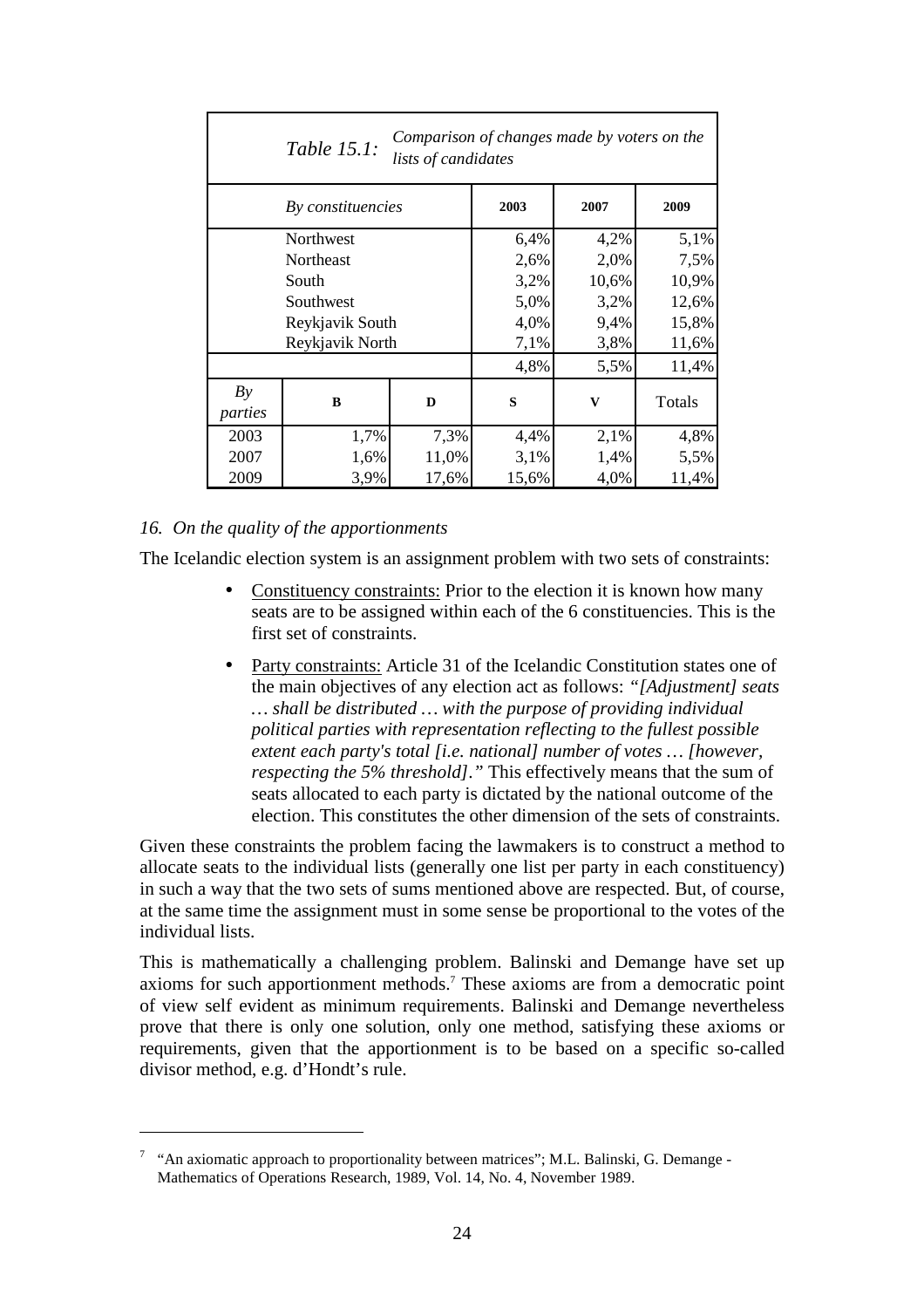This unique optimal method can be easily formulated in the case d'Hondt's rule is used as a basis. The solution is found by maximizing the product of votes per seat. Technically the solution can be found with a standard spreadsheet package like Excel.<sup>8</sup>

Table 16.1 shows the differences between the official and the optimal allocation of seats in the 2003-elections. The difference is minimal as any two different allocations can never involve less than 4 lists or cells.

| Table $16.1$ :   | Deviations of the official apportionment from the optimal one in $2003$ :<br>$+1$ (-1) means that a seat should be added to (subtracted from) the official allocation to<br>get the optimal one |     |   |   |                |   |  |             |
|------------------|-------------------------------------------------------------------------------------------------------------------------------------------------------------------------------------------------|-----|---|---|----------------|---|--|-------------|
| Party symbol:    | B                                                                                                                                                                                               | I)  | F | N |                | т |  | <b>Sums</b> |
| Northwest        |                                                                                                                                                                                                 |     | ↑ |   | ◠              |   |  | 10          |
| <b>Northeast</b> |                                                                                                                                                                                                 |     |   |   | $\mathfrak{D}$ |   |  | 10          |
| South            | $2+1$                                                                                                                                                                                           |     |   |   | $4-1$          |   |  | 10          |
| Southwest        |                                                                                                                                                                                                 |     |   |   | 4              |   |  | 11          |
| Reykjavik South  |                                                                                                                                                                                                 |     |   |   |                |   |  | 11          |
| Reykjavik North  | $2 - 1$                                                                                                                                                                                         |     |   |   | $4 + 1$        |   |  | 11          |
| Seats in total   | 12                                                                                                                                                                                              | 22. |   |   | 20             |   |  | 63          |

In table 16.2 it is shown why the official allocation is improved (and indeed made optimal) by the four changes shown in table 20. The product of votes per seat is increased by 42% by the changes, showing at least an improvement, although more mathematics is needed to prove that these changes make it the optimal solution.

| Changes in votes per seat caused by the changes shown in<br><i>Table 16.2:</i><br>table 16.1                                                                                                             |                                                  |                     |                    |      |                  |  |  |  |
|----------------------------------------------------------------------------------------------------------------------------------------------------------------------------------------------------------|--------------------------------------------------|---------------------|--------------------|------|------------------|--|--|--|
| The colored cells show votes per the last seat of the lists.<br>Green cells refer to lists with one seat too many in the official allocation whereas the<br>orrange ones refer to the opposite situation |                                                  |                     |                    |      |                  |  |  |  |
|                                                                                                                                                                                                          |                                                  | Official allocation | Optimal allocation |      |                  |  |  |  |
|                                                                                                                                                                                                          | B                                                | S                   | B                  | S    | Increase of the  |  |  |  |
| South                                                                                                                                                                                                    | 2967                                             | 1857                | 1978               | 2475 | product of votes |  |  |  |
| Reykjavik North                                                                                                                                                                                          | 2 100<br>3 2 7 8<br>4 1 9 9<br>2.622<br>per seat |                     |                    |      |                  |  |  |  |
| Product of the<br>four relevant cells                                                                                                                                                                    |                                                  | 37 902 781 266 699  | 53 906 177 801 528 | 42%  |                  |  |  |  |

In the 2007 elections the official allocation of seats was further away from the optimal allocation than was the case in 2003 as can be seen in table 16.3.

 $8<sup>8</sup>$  The task can be formulated as a linear programming problem; see also footnote 1. Due to the socalled unimodularity of the constraint sets the solution is always a proper integer solution. The objective function, i.e. the product, can be made linear by taking the logarithm of the product.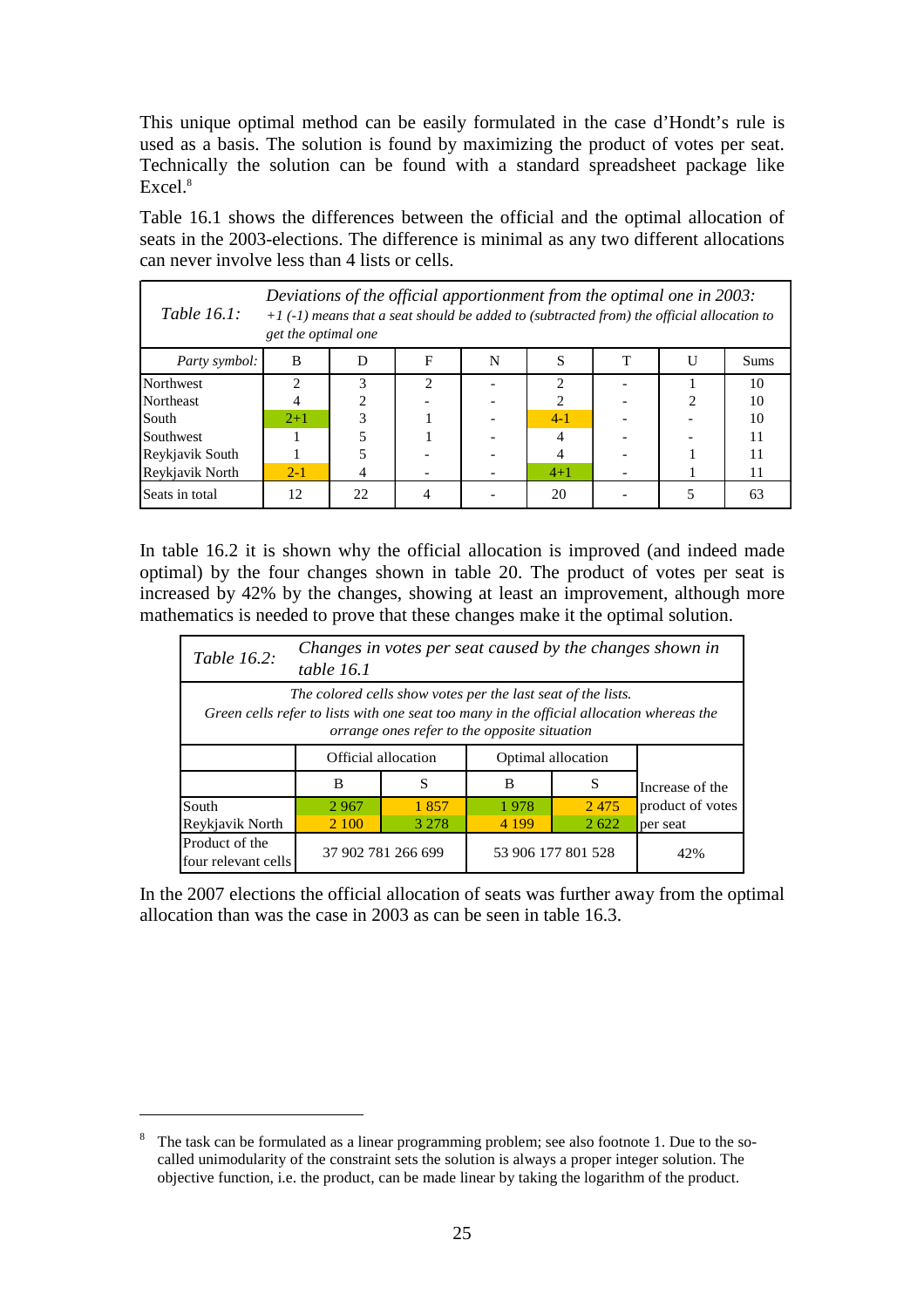| Table 16.3:      | Deviations of the official apportionment from the optimal one in<br>2007:<br>$+1$ (-1) means that a seat should be added to (subtracted from) the official<br>allocation to get the optimal one |                  |          |  |                |                             |    |  |  |  |
|------------------|-------------------------------------------------------------------------------------------------------------------------------------------------------------------------------------------------|------------------|----------|--|----------------|-----------------------------|----|--|--|--|
| Party symbol:    | B                                                                                                                                                                                               | S<br>Totals<br>F |          |  |                |                             |    |  |  |  |
| Northwest        | $1+1$                                                                                                                                                                                           | 3                | $2 - 1$  |  | $\mathfrak{D}$ |                             | 9  |  |  |  |
| <b>Northeast</b> | 3                                                                                                                                                                                               | 3                | $\Omega$ |  | $\mathfrak{D}$ | $\mathfrak{D}$              | 10 |  |  |  |
| South            | $\overline{2}$                                                                                                                                                                                  | $\overline{4}$   | $1 - 1$  |  | $2+1$          |                             | 10 |  |  |  |
| Southwest        | $1 - 1$                                                                                                                                                                                         | 6                | $0+1$    |  | $\overline{4}$ |                             | 12 |  |  |  |
| Reykjavik South  | 0                                                                                                                                                                                               |                  |          |  | $\mathcal{R}$  | っ                           | 11 |  |  |  |
| Reykjavik North  |                                                                                                                                                                                                 | $\overline{4}$   | $0+1$    |  | $5 - 1$        | $\mathcal{D}_{\mathcal{L}}$ | 11 |  |  |  |
| Seats in total   |                                                                                                                                                                                                 | 25               |          |  | 18             | 9                           | 63 |  |  |  |

It should be noted that the optimal assignment for the elections in 2007 calls for changes of two constituency seats, not only a reshuffling of the adjustment seats. This would not be allowed given the current constitutional framework for an election act.

In 2009 the official allocation of seats was again closer to the optimal allocation than was the case in 2007 but not as good as in 2003 as can be seen in table 16.4.

| Table 16.4:      | Deviations of the official apportionment from the optimal one in<br>2009:<br>$+1$ (-1) means that a seat should be added to (subtracted from) the official<br>allocation to get the optimal one |                |   |         |   |                             |                             |        |
|------------------|-------------------------------------------------------------------------------------------------------------------------------------------------------------------------------------------------|----------------|---|---------|---|-----------------------------|-----------------------------|--------|
| Party symbol:    | B                                                                                                                                                                                               |                | F |         | P | S                           |                             | Totals |
| <b>Northwest</b> | $\mathfrak{D}$                                                                                                                                                                                  | $2+1$          |   |         |   | $\mathcal{D}_{\mathcal{L}}$ | $3-1$                       | 9      |
| <b>Northeast</b> | $\mathcal{D}_{\mathcal{L}}$                                                                                                                                                                     | $\overline{2}$ |   |         |   | 3                           | 3                           | 10     |
| South            | $\mathfrak{D}$                                                                                                                                                                                  | 3              |   | $1 - 1$ |   | 3                           | $1 + 1$                     | 10     |
| Southwest        |                                                                                                                                                                                                 | $4-1$          |   | $1+1$   |   |                             | $\mathcal{D}_{\mathcal{L}}$ | 12     |
| Reykjavik South  |                                                                                                                                                                                                 | $\mathcal{F}$  |   |         |   |                             | 2                           | 11     |
| Reykjavik North  |                                                                                                                                                                                                 | $\mathfrak{D}$ |   |         |   | 4                           | 3                           | 11     |
| Seats in total   |                                                                                                                                                                                                 | 25             | 4 | 4       |   | 18                          | 9                           | 63     |

Several methods have been tested to see which of them seems to come closest to the optimal allocation. Graph 16.1 illustrates the outcome of these different methods relative to the optimal one. The measure used is the product of votes per seat relative to that of the optimal one which is set to 100%. In all cases only the adjustment seats are considered eligible for reallocation. The different methods tested are the following: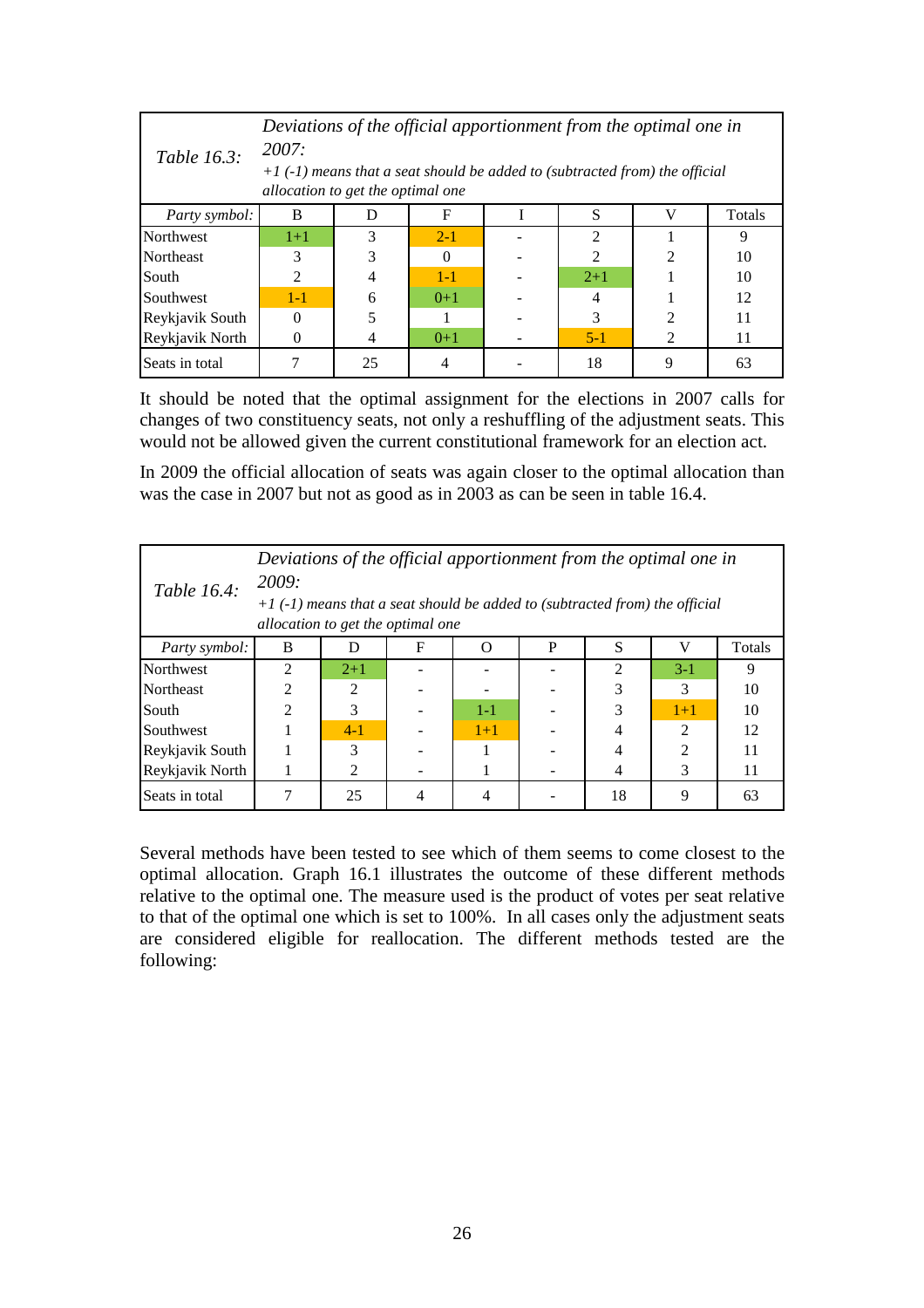- The *current act* as described in subsection 9 and in the appendix.
- *Relative strength* : A modification of the current act whereby the order created by the "ranking numbers" is ignored, see subsection 9.
- *Norwegian style*: The adjustment seats are allocted on the basis of the same principles as used in the elections to the *Stortinget Stortinget.* However everything is here based on d'Hondt's rule and not on the (modified) Sainte-Laguë rule as in Norway, see **subsection** 9, footnote 5.
- *Relative margin* : The adjustment seats are allocted on the basis of a list's proportional margin over the second-best list in the same constituency, i.e. the number of votes behind the corresponding seat of the list realitve to the same number of the next-best list.<sup>9</sup>



<sup>9</sup> The idea is akin to the Vogel-approximization for the so-called transportation problem.

 $\overline{a}$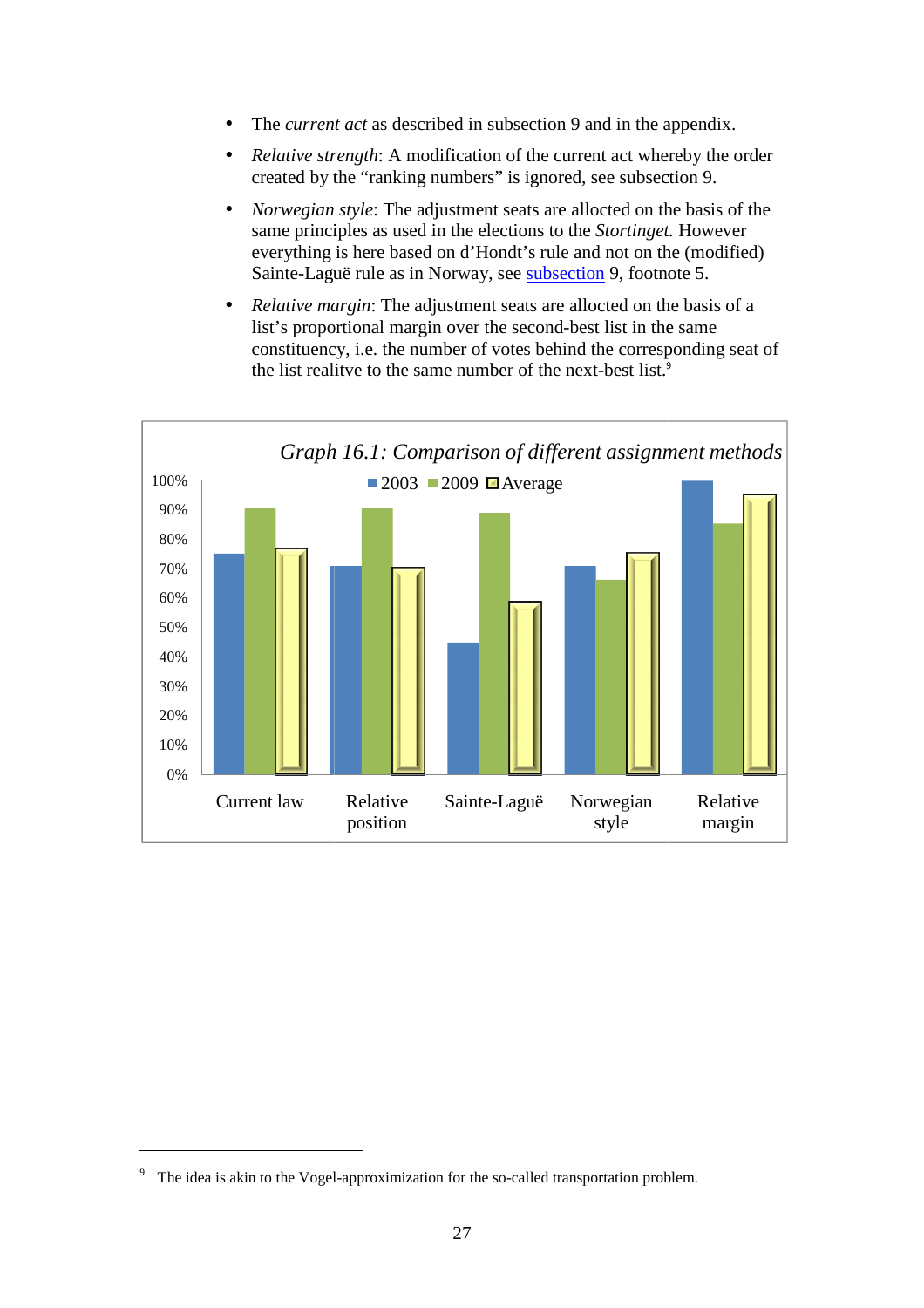### **Appendix: Mathematical Formulation of the Apportionment of Seats according to the Current Icelandic Act**

#### *17. Terminology*

Let  $SCC<sub>i</sub>$  be the number of constituency seats in constituency *i* and  $SEC<sub>i</sub>$  be the number of adjustment seats attributed to the same constituency.

The following is determined by the election act (numbers are partly specific for the elections in 2003):

(1) 
$$
SCC_i = 9
$$
 for all *i*  
and  $SEC_i = 1$  for *i*=1,2,3 and  $SEC_i = 2$  for *i*=4,5,6.

Let  $V_{ij}$  be the number of votes cast for list *j* in constituency *i*.

Furthermore let  $VC_i$  be the total number of valid votes cast in constituency *i* and  $VP_j$ be the total number of votes cast for party *j* and *VN* the grand total of the number of valid votes cast nationally.

Obviously the following holds:

(2) 
$$
\sum_j V_{ij} = VC_i, \sum_i V_{ij} = VP_j \text{ and } \sum_j VP_j = \sum_i VC_i = VN.
$$

Let  $x_{ij}$  be the number of seats to be apportioned to party *j* as constituency seats in constituency *i* and  $y_{ij}$  the corresponding number of adjustment seats. The apportionment has to respect the following constraints:

(3) 
$$
\sum_j x_{ij} = SCC_i \text{ and } \sum_j y_{ij} = SEC_i.
$$

Later we will refer to the following sums

$$
(4) \hspace{1cm} Cx_j = \sum_i x_{ij}
$$

i.e. the number of constituency seats apportioned to party *j* in total.

#### *18. Apportionment of constituency seats*

The constituency seats are apportioned on the basis of the d'Hondt quotients:

(5) 
$$
V_{ij}/d
$$
 where  $d = 1, 2, 3, ...$ 

The seats are allocated within constituency  $i$  by picking the  $SCC<sub>i</sub>$  largest quotients. This allocation yields values to  $x_{ii}$ .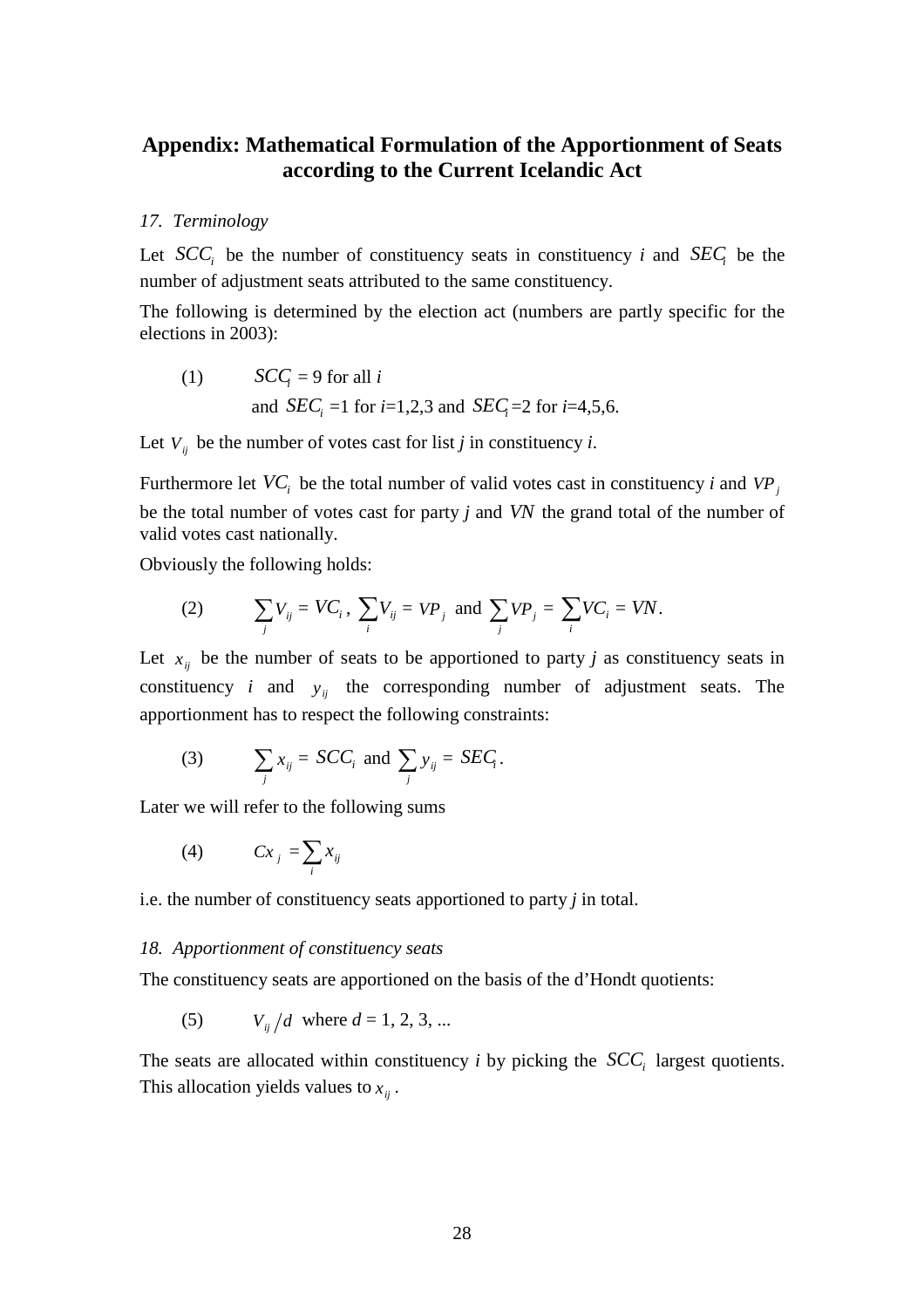#### *19. Allocation of adjustment seats*

First it must be decided which parties are eligible for taking part in the allocation of adjustment seats. These are the parties that exceed a 5% threshold on a national basis, i.e. that fulfill the requirement:

$$
(6) \tVPj \geq 0.05 \tVN.
$$

 $\overline{a}$ 

In the following, when referring to a party with index *j*, we will omit those parties that do not fulfill requirement (6).

Next the so-called national ranking numbers for those parties that are eligible according to (6) have to be calculated as follows:

(7) 
$$
VP_j/(Cx_j + d)
$$
 where  $d = 1,2,3,...$ 

The 9 largest of these are chosen. Let  $j_1, j_2, ..., j_9$  be the indices of these 9 largest national ranking numbers.

For later use we have to calculate the following reference numbers:

(8) 
$$
\frac{V_{ij}/(x_{ij} + d)}{VC_j}
$$
 with  $d = 1$  for  $i = 1, 2, 3$  and  $d = 1$  and 2 for  $i = 4, 5, 6$ .

The first adjustment seat is allocated to party  $j_1$ . To find out which of the lists of party  $j_1$  should receive this seat the constituency with the highest reference number, see (8), must be identified. Label this constituency as  $i_1$ . Thus the first adjustment seat goes to the list of party  $j_1$  in constituency  $i_1$ . This process now continues by finding the highest reference number for party  $j_2$  taking notice of the fact that one (and possibly the only one) adjustment seat has already been allocated in constituency  $i_1$ .

This is continued until the last seat is allocated to party  $j_9$  in the only constituency that has one adjustment seat missing. $10^{-11}$ 

- The "national ranking numbers" are only used to distribute the adjustment seats among the parties; not for governing the order of which these seats are allocated to the party lists as is the case in Iceland.
- The reference numbers (8) are in Norway *i i ij ij SCC VC*  $V_{ii}$   $(2x_{ii} + 1)$ . The numerator, although looking

 $10$  It may in exceptional cases happen that a party is not represented in any of those constituencies which still have vacant adjustment seats. In this case that party will not get allocated any further seats and the list of national numbers is extended as needed to replace the vacancy caused by the exclusion of the particular party.

<sup>&</sup>lt;sup>11</sup> The previously mentioned Norwegian election law differs from the Icelandic one in the following items:

<sup>■</sup> It is based on Sainte-Laguë's rule instead of that of d'Hondt.<br>■ The "national ranking numbers" are only used to distribute the

different, is principally the same as in the Icelandic system. In Norway it is the Sainte-Laguë quotient for the next candidate following those that have already received a constituency seat.